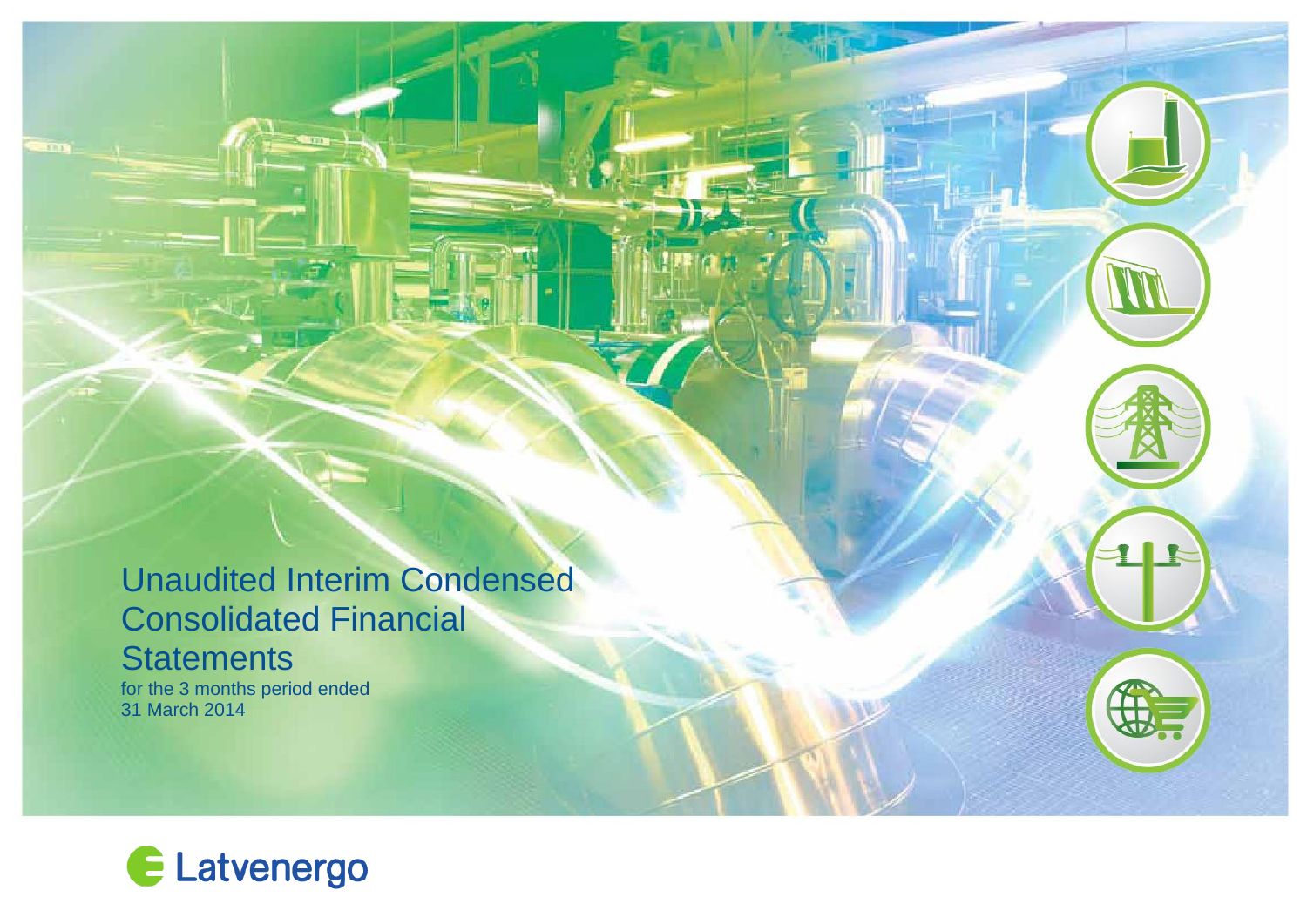Latvenergo Group is the most valuable company in Latvia and one among the most valuable companies in the Baltics. The annual revenue of Latvenergo Group exceeds EUR 1 billion and its asset value exceeds EUR 3.5 billion.

#### **CONTENTS**

#### Management Report

- 3 Summary
- 4 Latvenergo Group in Brief
- 5 Key Performance Indicators
- 6 Operating Environment
- 9 Financial Results
- 17 Statement of Management Responsibility

#### **FINANCIAL CALENDAR**

#### **29. 08. 2014**

Unaudited Interim Condensed Consolidated Financial Statements for the 6 months period ending 30 June 2014 (unaudited)

#### **28. 11. 2014**

Unaudited Interim Condensed Consolidated Financial Statements for the 9 months period ending 30 September 2014 (unaudited)

### **CONTACTS FOR INVESTOR RELATIONS**

**E-mail:** investor.relations@latvenergo.lv

**Website:** http://www.latvenergo.lv

#### Unaudited Interim Condensed Consolidated Financial Statements

- 18 Consolidated Income Statement
- 18 Consolidated Statement of Comprehensive Income
- 19 Consolidated Statement of Financial Position
- 20 Consolidated Statement of Changes in Equity
- 21 Consolidated Statement of Cash Flows
- 22 Notes to the Interim Condensed Consolidated Financial **Statements**

*Prepared in accordance with the International Financial Reporting Standards as adopted by the European Union*

#### **DISCLAIMER**

The financial report includes forward-looking statements that are subject to risks, uncertainties and other important factors beyond the control of Latvenergo Group; therefore, the actual results in the future may differ materially from those stated or implied in the future projections.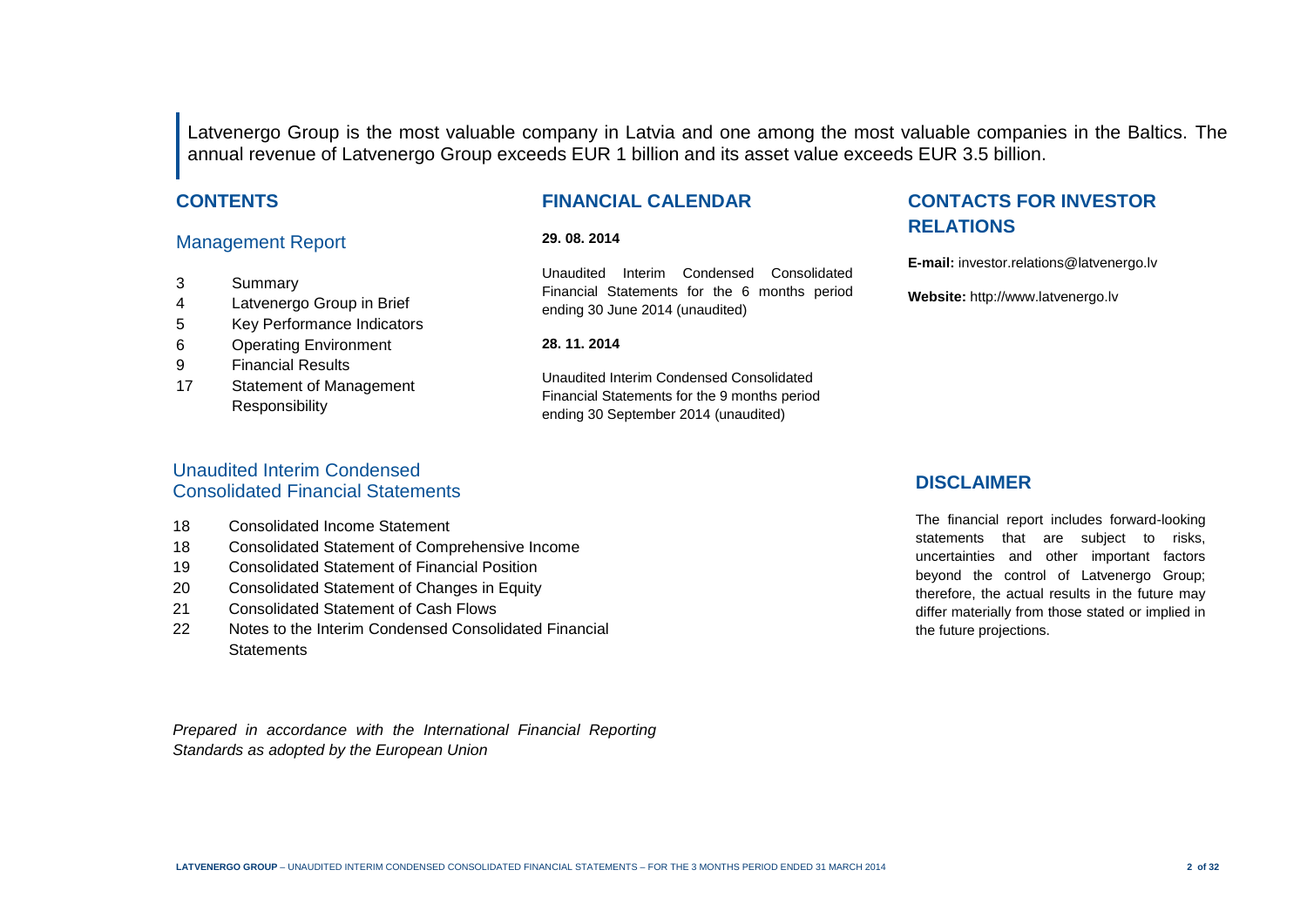## **Summary**

- **O** In Q1 2014, decrease of electricity spot prices in the Nordic countries and in the Baltics was mainly determined by lower electricity consumption both in the Nordic countries and in the Baltics due to warmer weather conditions and by higher water level in Nordic hydropower plant reservoirs.
- $\bullet$ From the energy balance position, Latvia and Lithuania are deficit region countries thus the existing interconnection capacity shortage between power systems determines higher price in the Latvia and Lithuania bidding areas compared to the Nordic countries.
- In early 2014, power transmission interconnection *EstLink-2* was launched thus decreasing price differences between the Nord Pool Spot Finland and Estonia bidding areas.
- Enerģijas publiskais tirgotājs AS, a new subsidiary of Latvenergo AS,  $\bullet$ was established on 25 February 2014, and it has taken over the mandatory procurement administration functions from Latvenergo AS as of 1 April 2014.
- $\bullet$ In Q1 2014, Latvenergo Group revenue increased by 4% reaching EUR 324.5 million, while EBITDA increased by EUR 22.0 million reaching EUR 82.5 million.
- $\bullet$ Results were positively impacted by increase of revenues due to a change of the mandatory procurement public service obligation fee (on 1 April 2013) and recognition of balanced revenues and costs of mandatory procurement. While the results were negatively affected by lost revenues due to electricity supply at the regulated tariff in Latvia.
- $\bullet$ Despite a decline in electricity consumption in the Baltics, overall Latvenergo Group retail electricity supply has been increased by 4% and represents approximately one-third of the Baltic market. 82% of the total electricity retail supply were supplied on the open electricity market in the Baltics.
- In Q1 2014, as a result of focused electricity trade activities, retail  $\bullet$ electricity supply outside Latvia has been increased by 55% and comprises more than one-third of retail electricity supply. The number of customers in neighbouring countries exceeds 30 thousands.
- The total amount of investments was EUR 27.5 million in Q1 2014. The  $\bullet$ amount invested in the networks represented more than 70% of the total investments. Construction of *Kurzeme Ring* project 330 kV transmission line connection *Grobiņa-Ventspils* is approaching completion.
- $\bullet$ After the end of the reporting period, a decision to issue bonds within a new bond emission programme (up to EUR 100 million) has been taken.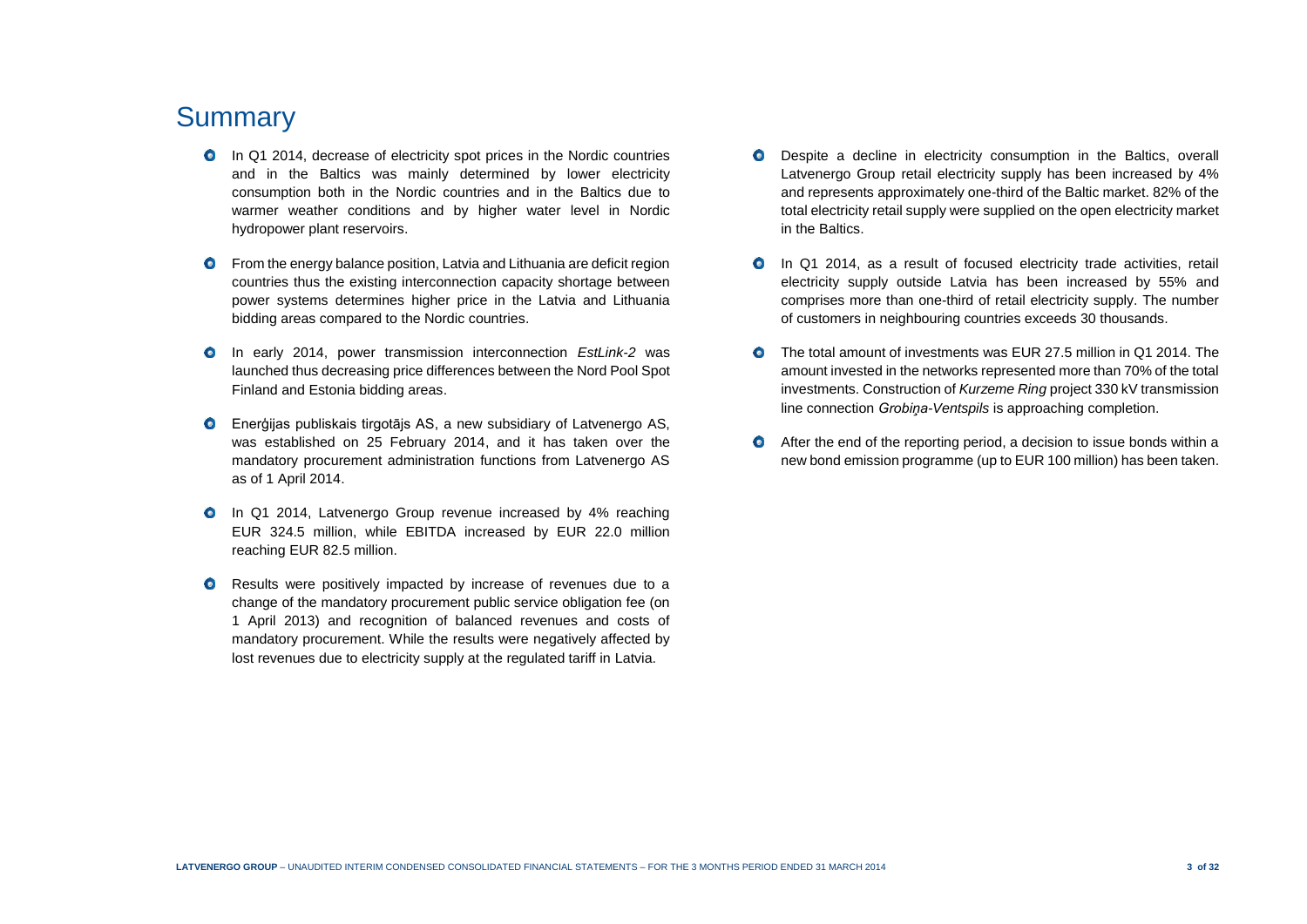# Latvenergo Group in Brief

Latvenergo Group is a pan-Baltic power supply utility operating in electricity and thermal energy generation and supply, electricity distribution services and transmission system asset management.

Latvenergo Group comprises the parent company Latvenergo AS and seven subsidiaries. In order to improve the transparency of administration of mandatory electricity procurement process, new subsidiary Enerģijas publiskais tirgotājs AS was established on 25 February 2014. The subsidiary has taken over the mandatory procurement administration functions from Latvenergo AS as of 1 April 2014. All shares of Latvenergo AS are owned by the State and they are held by the Ministry of Economics of the Republic of Latvia.

Latvenergo AS is a shareholder in two associated companies – Nordic Energy Link AS (25%) and Pirmais Slēgtais Pensiju Fonds AS (46.3%; Latvenergo Group – 48.15%) – along with a shareholding in Rīgas siltums AS (0.005%).

Latvenergo Group divides its operations into three operating segments: generation and supply, distribution and management of transmission system assets. This division in segments is made according to the needs of the internal organizational structure, which forms the basis for a regular performance monitoring, decision-making on resources allocated to segments and their performance measurement. Each segment is managed differently from a commercial point of view.

**The generation and supply segment** comprises electricity and thermal energy generation operations, conducted by Latvenergo AS and Liepājas enerģija SIA, as well as electricity supply (retail and wholesale)

|                                      | <b>Country of</b><br>operations | Type of operation                                                          | <b>Participation</b><br>share |
|--------------------------------------|---------------------------------|----------------------------------------------------------------------------|-------------------------------|
| Latvenergo AS                        | Latvia                          | Generation and supply of<br>electricity and thermal energy                 |                               |
| Sadales tīkls AS                     | Latvia                          | Electricity distribution                                                   | 100%                          |
| Latvijas elektriskie tīkli AS        | Latvia                          | Transmission system<br>asset management                                    | 100%                          |
| Enerģijas<br>publiskais tirgotājs AS | Latvia                          | Administration of electricity<br>mandatory procurement process             | 100%                          |
| Elektrum Eesti OÜ                    | Estonia                         | Electricity supply                                                         | 100%                          |
| Elektrum Latvija SIA                 | Latvia                          | Electricity supply                                                         | 100%                          |
| Elektrum Lietuva UAB                 | Lithuania                       | Electricity supply                                                         | 100%                          |
| Liepājas enerģija SIA                | Latvia                          | Thermal energy generation and supply<br>in Liepaja, electricity generation | 51%                           |

operations in the Baltics carried out by Latvenergo AS, Enerģijas publiskais tirgotājs AS, Elektrum Eesti OÜ and Elektrum Lietuva UAB.

**The distribution segment** provides electricity distribution services in Latvia (approximately 99% of the territory). Services are provided by Sadales tīkls AS – the largest distribution system operator in Latvia (about 900 thousand customers). Distribution tariffs are approved by the Public Utilities Commission (PUC).

**The management of transmission system assets segment** is managed by Latvijas elektriskie tīkli AS – the company that owns the transmission system assets (330 kV and 110 kV transmission lines, substations and distribution points) and conducts their maintenance, construction and lease to the transmission system operator Augstsprieguma tīkls AS. The payments for the lease of transmission system assets are calculated in accordance with the methodology approved by the PUC.

Latvenergo Group Strategy represents a transparent and rational vision of pan-Baltic development during the opening of the Baltic electricity market and development of new electricity interconnections. Latvenergo Group has set the following strategic objectives to be reached until 2016:

- $\bullet$ strengthening of the market position in the Baltics;
- diversification of electricity generation sources;
- balanced development of networks.  $\bullet$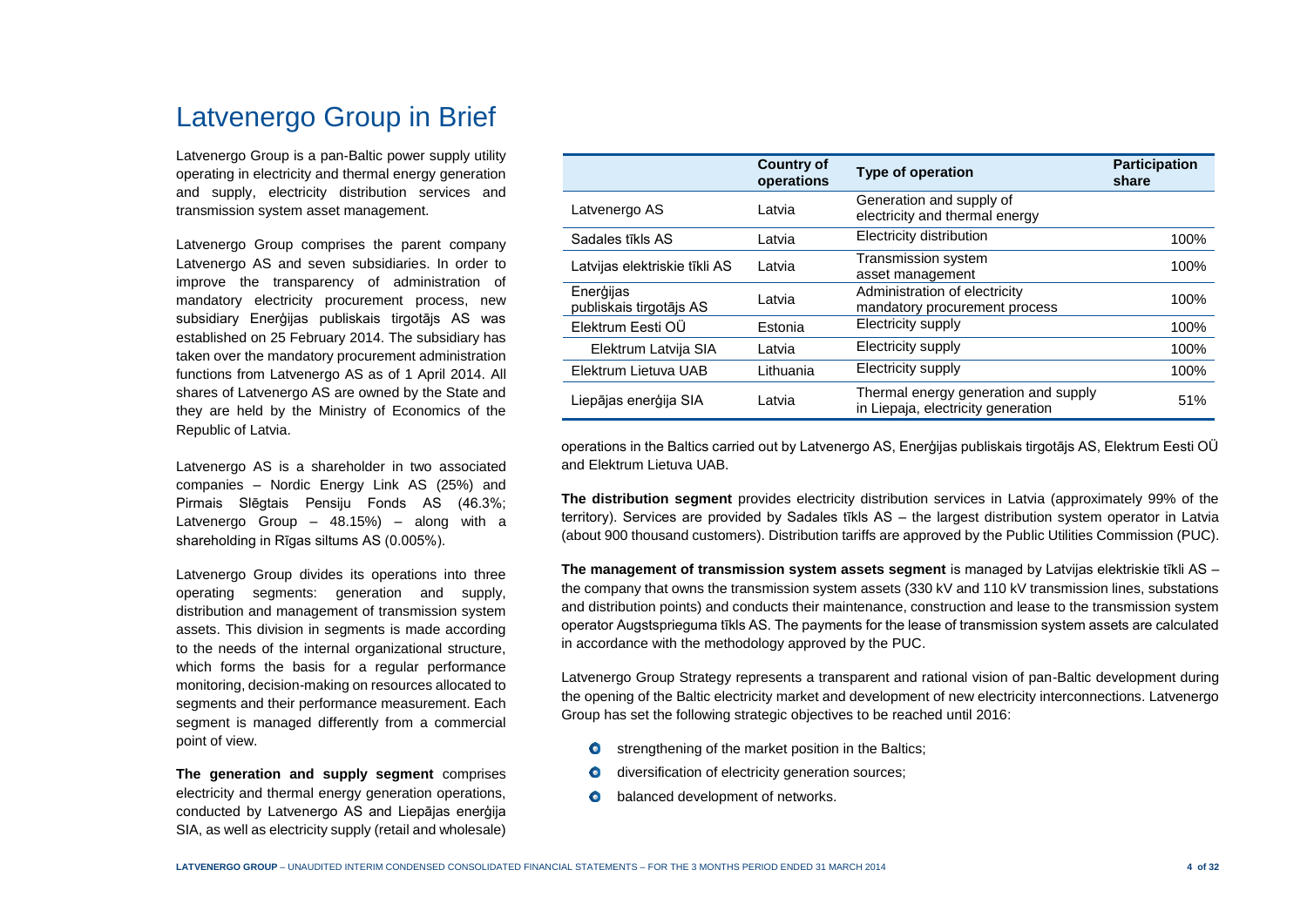# Key Performance Indicators

## Operational Figures

|                               |     | Q1 2014       | Q1 2013       |
|-------------------------------|-----|---------------|---------------|
| Retail electricity supply     | GWh | 2,488         | 2,402         |
| <b>Electricity generation</b> | GWh | 1,192         | 1,385         |
| Thermal energy supply         | GWh | 1.077         | 1,225         |
| Number of employees           |     | 4,567         | 4,466         |
| Moody's credit rating         |     | Baa3 (stable) | Baa3 (stable) |

## Financial Figures

|                        |             | Q1 2014 | Q1 2013 |
|------------------------|-------------|---------|---------|
| Revenue                | <b>MEUR</b> | 324.5   | 312.7   |
| EBITDA <sup>1)</sup>   | <b>MEUR</b> | 82.5    | 60.5    |
| Net profit             | <b>MEUR</b> | 30.8    | 7.1     |
| Assets                 | <b>MEUR</b> | 3,598.0 | 3,511.3 |
| Equity                 | <b>MEUR</b> | 2,050.1 | 2,016.7 |
| Net debt <sup>2)</sup> | <b>MEUR</b> | 679.7   | 641.3   |
| Investments            | <b>MEUR</b> | 27.5    | 36.1    |

### Financial Ratios

|                             | Q1 2014 | Q1 2013 |
|-----------------------------|---------|---------|
| Net debt /EBITDA 3)         | 2.5     | 2.8     |
| EBITDA margin <sup>4)</sup> | 24%     | 21%     |
| Capital ratio <sup>5)</sup> | 57%     | 57%     |

1) EBITDA: earnings before interest, corporate income tax, share of profit or loss of associates, depreciation and amortisation, and impairment of intangible and fixed assets

2) Net debt: borrowings at the end of the period minus cash and cash equivalents at the end of the period 3) Net debt / EBITDA: net debt to EBITDA ratio (12-month rolling)

4) EBITDA margin: EBITDA / revenue (12-month rolling) 5) Capital ratio: total equity / total assets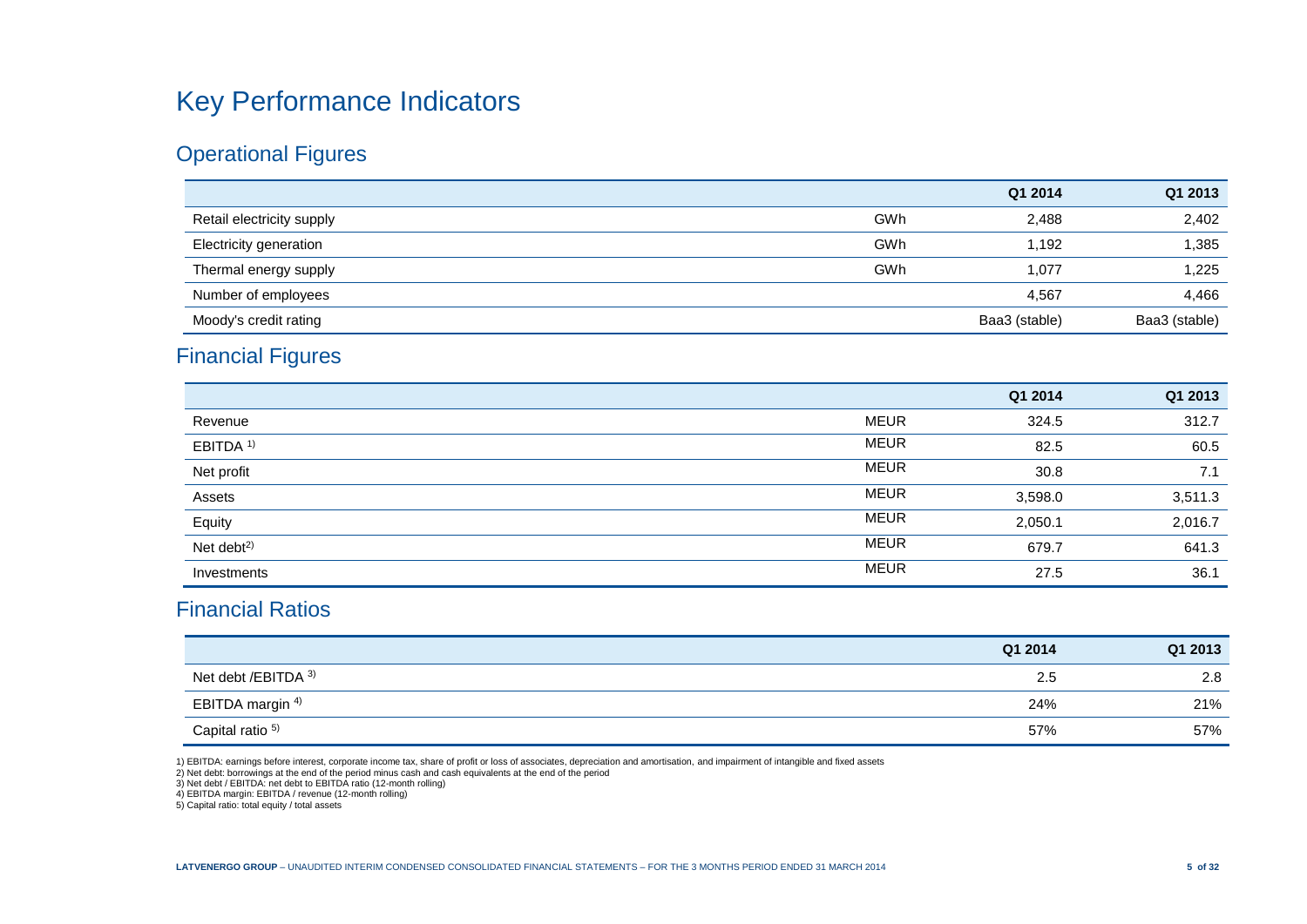## Operating Environment

#### Lower Nord Pool Spot prices in the Nordic countries and in the Baltics due to a warmer weather conditions

In Q1 2014, Nord Pool Spot electricity prices in the Nordic countries and in the Baltics have been lower than a year before. Nord Pool Spot electricity price in the Finland bidding area decreased by 16% to 35.2 EUR/MWh. While in the Latvia/Lithuania bidding areas<sup>1</sup> it decreased by 4% to 42.4 EUR/MWh.

Compared to the respective period last year, in Q1 2014, a decline in electricity price was mainly determined by a 5% lower electricity consumption both in the Nordic countries and in the Baltics due to warmer weather conditions. Similarly, it was impacted by higher water level in Nordic hydropower plant reservoirs, which has increased by 3pp compared to Q1 2013 and reached the long-term average (51%) in Q1 2014. In addition, the decrease of electricity price was fostered by lower export of electricity generated at Nordic power plants to Continental Europe. This was determined by 21% decrease of electricity spot price in Germany and by 15% decline in coal price in the Global market, declining to 75.5 USD/t (Q1 2013: 88.4 USD/t) on average. Greenhouse gas emission allowance EUA price in Q1 2014 was on average by 24% higher than in Q1 2013. Nevertheless, the average EUA price level was approximately 6 EUR/t, which is still almost 5-times lower than it was five years before. Relatively low EUA and coal prices have reduced the generation costs at coal-fired power plants thus impacting the electricity market price level in the Nordic countries.

In early 2014, power transmission interconnection *EstLink-2* was launched thus increasing cross-border capacity between Estonia and Finland by 650 MW to 1,000 MW. Along with increased import capacity, the price differences between Finland and Estonia bidding areas were decreased: in Q1 2014, electricity prices in the Finland and the Estonia bidding areas were equal 89% hours (Q1 2013: 72%) and electricity price in Estonia decreased to 35.8 EUR/MWh, which is 15% lower than in Q1 2013

Taking into account the fact, that, from the energy balance position, Latvia and Lithuania are deficit region countries and that there is interconnection capacity



shortage between power systems in Latvia and Estonia, in Q1 2014 price difference between the Estonia and the Latvia/Lithuania bidding areas reached 6.6 EUR/MWh, which is approximately three-times higher than in Q1 2013. It is expected that the price differences will be reduced along with the launch of Sweden-Lithuania interconnection in 2016 and the construction of *Estonia-Latvia third interconnection*, which is scheduled for completion in late 2020.

In Q1 2014, the total amount of electricity generated in the Baltics reached 4,966 GWh, which is 17% lower than in the respective period last year (Q1 2013: 6,012 GWh), and represents 75% of the Baltic electricity consumption (Q1 2013: 85%). Decrease of electricity generation was mainly due to warmer weather conditions, which caused a decrease in thermal energy demand thus the electricity generation in cogeneration mode was reduced. Decrease of electricity generation in the Baltics was also fostered by commissioning of *EstLink-2*, which provided an opportunity to import higher volume of cheap electricity from the Nordic countries.

l

<sup>1</sup> Nord Pool Spot Latvia bidding area was opened on 3 June 2013. In Q1 2014, electricity prices in the Latvia and Lithuania bidding areas were equal 99.9% hours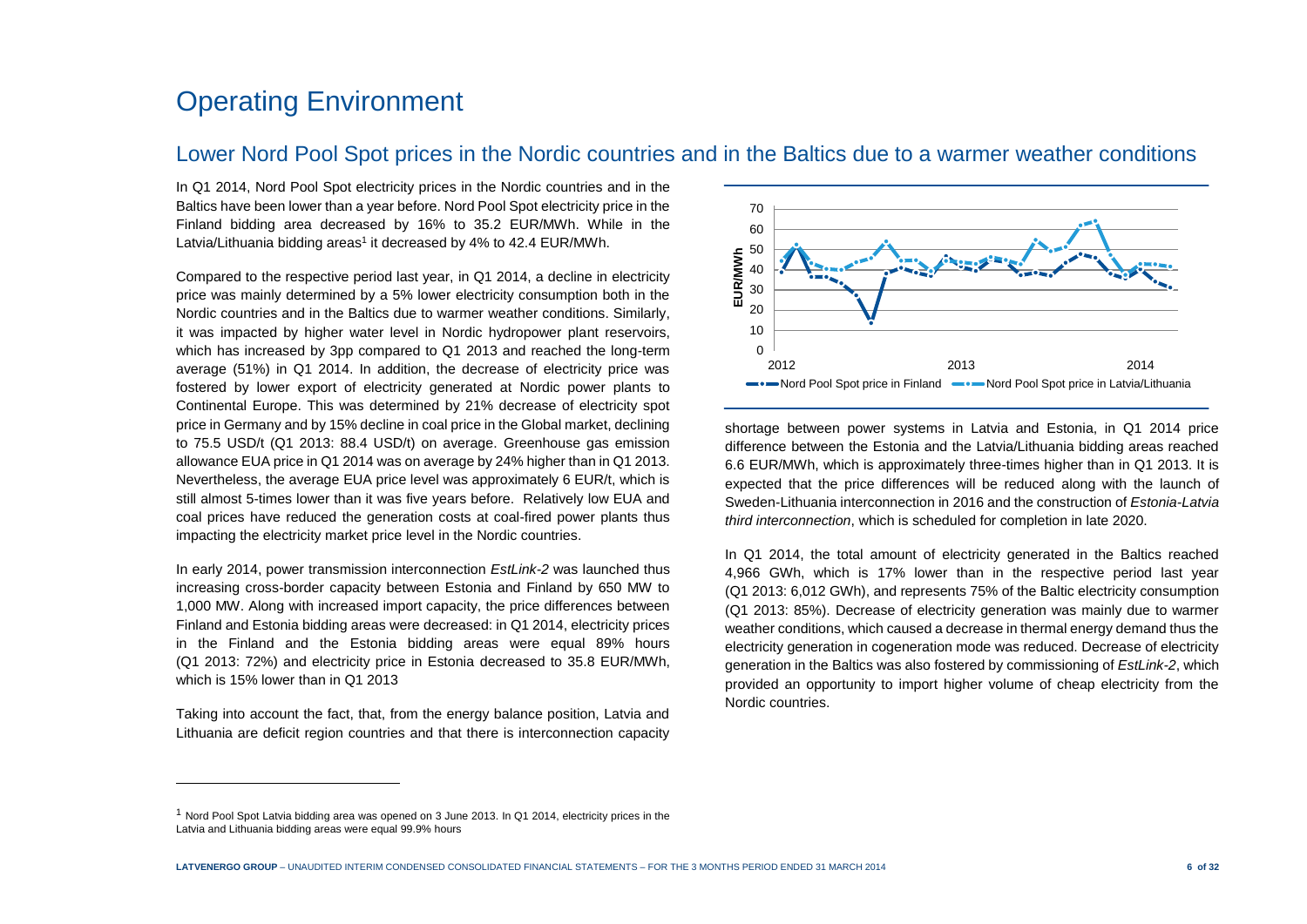# Operating Environment

### Still high natural gas price in Latvia

The natural gas price in Latvia is linked to the crude oil product price (to the 9-month average heavy fuel oil and diesel quotations index). Due to its change, in Q1 2014, the natural gas price in Latvia has decreased compared to the respective period last year. In Q1 2014, the average natural gas price (incl. the excise tax) in Latvia for the user group with consumption above 100,000 thousand nm<sup>3</sup> was 35.5 EUR/MWh, which is 8% lower than in the respective period last year (38.5 EUR/MWh).

In Q1 2014, the average price of *Brent* crude oil was 108 \$/bbl, which is by 4% lower than 112 \$/bbl in Q1 2013. Considering the decline in crude oil prices observed in the beginning of 2014, in the following months it could foster a moderate decline in natural gas price.

### Economic growth in the Baltics continues

In Q1 2014, the economic growth in the Baltics continues and it is mainly enhanced by the increase of household consumption expenditure. According to the data provided by the Statistical Office of the European Union (*Eurostat*), compared to the respective period last year, in Q1 2014, the GDP growth rate in Latvia and Lithuania has slowed down and was 2.4% and 2.9% respectively. While GDP growth rate in Estonia was negative (-1.5%). Slower GDP growth rate in the Baltics was mainly determined by decrease in the export volume. According to the forecast of the Bank of Latvia, in Latvia a moderate growth is also expected in 2014, but it might be affected by further weakening of economic activity in Russia as well by uncertainty about the further development of situation in Russia and Ukraine.



According to the *Eurostat*, in March the average consumer price level in Latvia remained unchanged, the annual average inflation rate in Lithuania was 0.7%, in Estonia – 2.6%, while it was 1.1% in the Euro area and 1.2% in the EU.

On 1 January 2014, Latvia has joined the European Economic and Monetary Union (EMU). Estonia has joined the EMU on 1 January 2011.

The economic growth in the Baltics was also recognised by credit rating agencies, including Standard & Poor's, who raised credit rating of Latvia to BBB+ with a positive outlook and Lithuania – BBB with a positive outlook. The credit rating of Estonia remained unchanged – AA- with a stable outlook.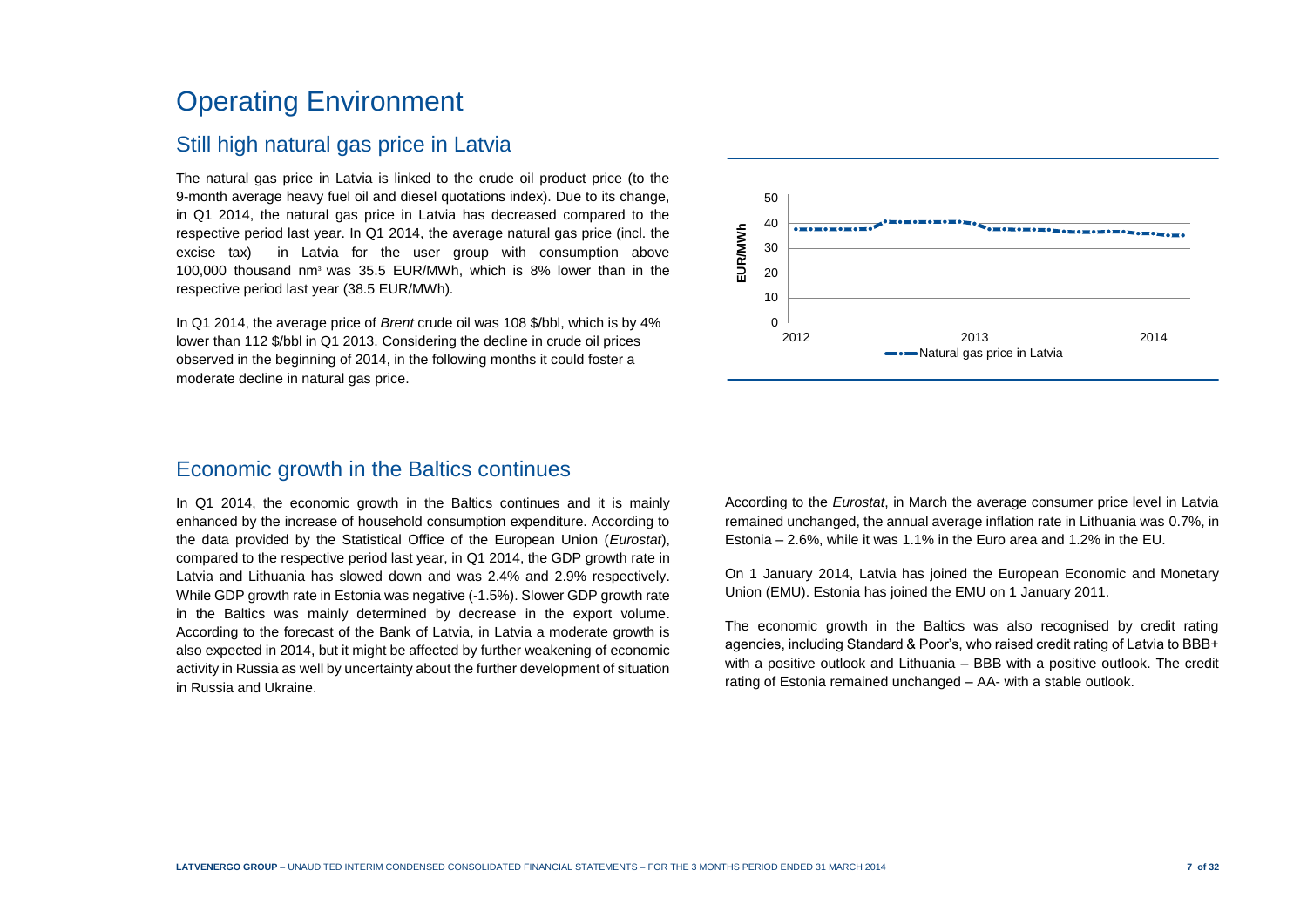# Operating Environment

### Future events

- Amendments to the Electricity Market Law of 6 November 2013 passed by Saeima (the Parliament of Latvia) provide that Enerģijas publiskais tirgotājs AS, a subsidiary of Latvenergo AS, which according to the requirements of the law was established on 25 February 2014, takes over the public trader functions from Latvenergo AS.
- $\bullet$ The above-mentioned amendments to Electricity Market Law provide that Enerģijas publiskais tirgotājs AS shall compensate the difference between the received mandatory procurement public service obligation fee revenues and mandatory procurement costs above the market price incurred to the former public trader between 1 January 2013 and 31 March 2014. Taking into account the amendments, accrued mandatory procurement public service obligation fee revenues have been recognized since 1 January 2013, thus balancing revenues and costs of mandatory procurement.
- $\bullet$ Amendments to Electricity Market Law of 20 March 2014 provide that the electricity market opening for household in Latvia, which initially was planned to take place on 1 April 2014, shall be postponed, and obliges Latvenergo AS to ensure electricity supply for captive users at current tariffs until 1 January 2015.
- $\bullet$ In order to limit the increase of the mandatory procurement public service obligation fee for electricity consumers in Latvia, a subsidised energy tax has been introduced for a four-year period as of 1 January 2014. For gas-fired cogeneration plants, a 15% rate applies to the received support amount thus reducing the profit of Latvenergo Group.
- Complying with the requirements of Directive 2009/72/EC of the  $\bullet$ European Parliament and of the Council of 13 July 2009, at the end of 2013, the assets of Nordic Energy Link AS were sold to transmission system operators in Estonia and Finland. In 2014, the shareholding of Latvenergo AS in the company will be discontinued. Thus, Latvenergo AS, as an electricity generator and supplier, will no longer be a shareholder in Nordic Energy Link AS, which is the owner of the transmission cable of a capacity 350 MW between Estonia and Finland. These changes will not have an adverse impact on financial results.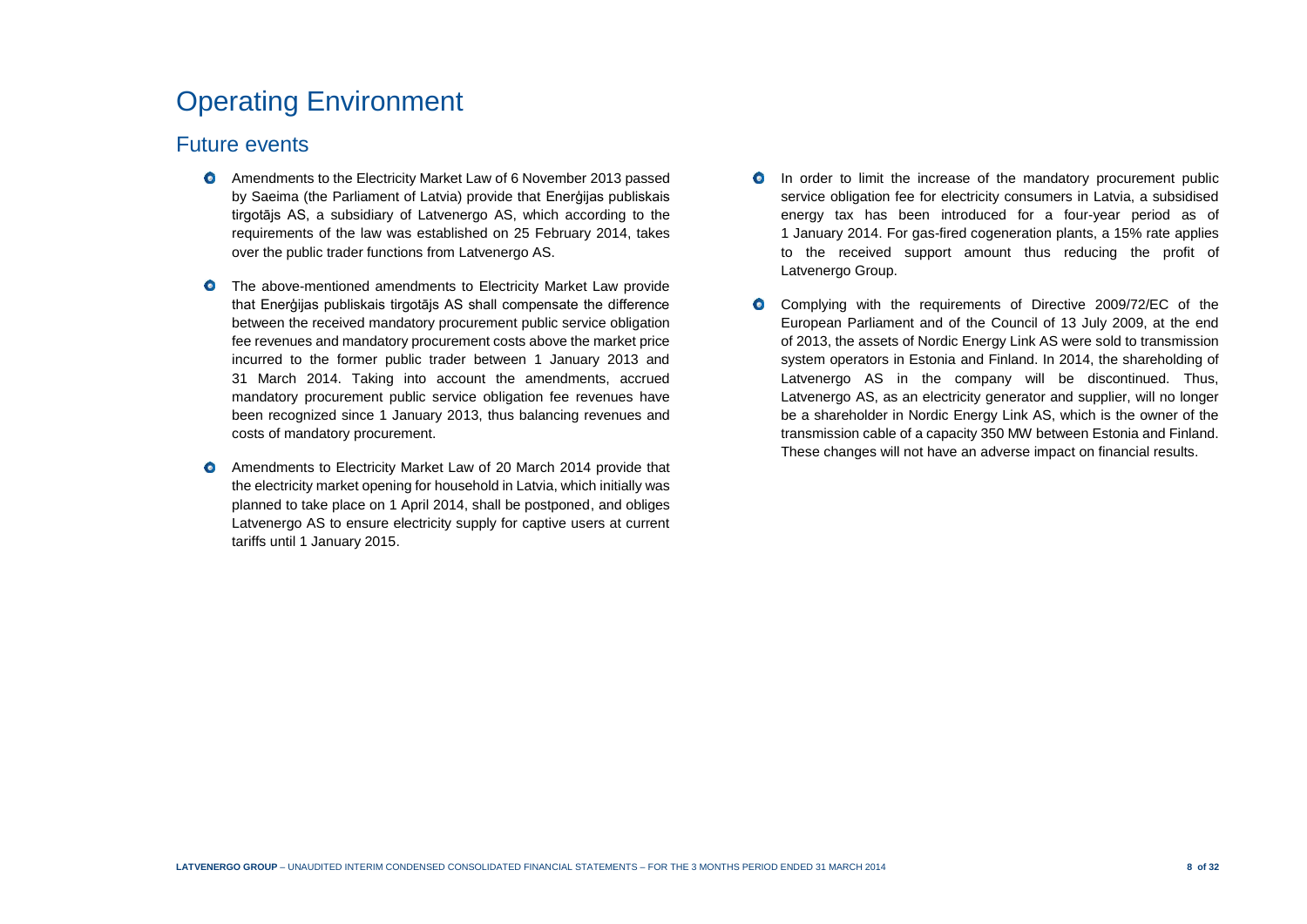## Financial Results

In Q1 2014, Latvenergo Group revenue increased by 4% reaching EUR 324.5 million. Compared to the respective period last year, EBITDA increased by EUR 22.0 million reaching EUR 82.5 million.

### Revenue and EBITDA of the Group has increased

Results were positively impacted by increase of revenues due to a change of the mandatory procurement public service obligation fee (on 1 April 2013) and recognition of balanced revenues and costs of mandatory procurement in Q1 2014.

| <b>Financial figures</b> |             | Q1 2014 | Q1 2013 |      | $\Delta$ , % |
|--------------------------|-------------|---------|---------|------|--------------|
| Revenue                  | <b>MEUR</b> | 324.5   | 312.7   | 11.8 | 4%           |
| <b>EBITDA</b>            | <b>MEUR</b> | 82.5    | 60.5    | 22.0 | 36%          |
| Net profit               | <b>MEUR</b> | 30.8    | 7.1     | 23.7 | 333%         |
| Assets                   | <b>MEUR</b> | 3,598.0 | 3,511.3 | 86.7 | 2%           |

While the results were negatively affected by lost revenues due to electricity supply at the regulated tariff in Latvia.

As a result of recognition of balanced mandatory procurement revenues and costs, in Q1 2014, the net profit of the Group has increased to EUR 30.8 million.

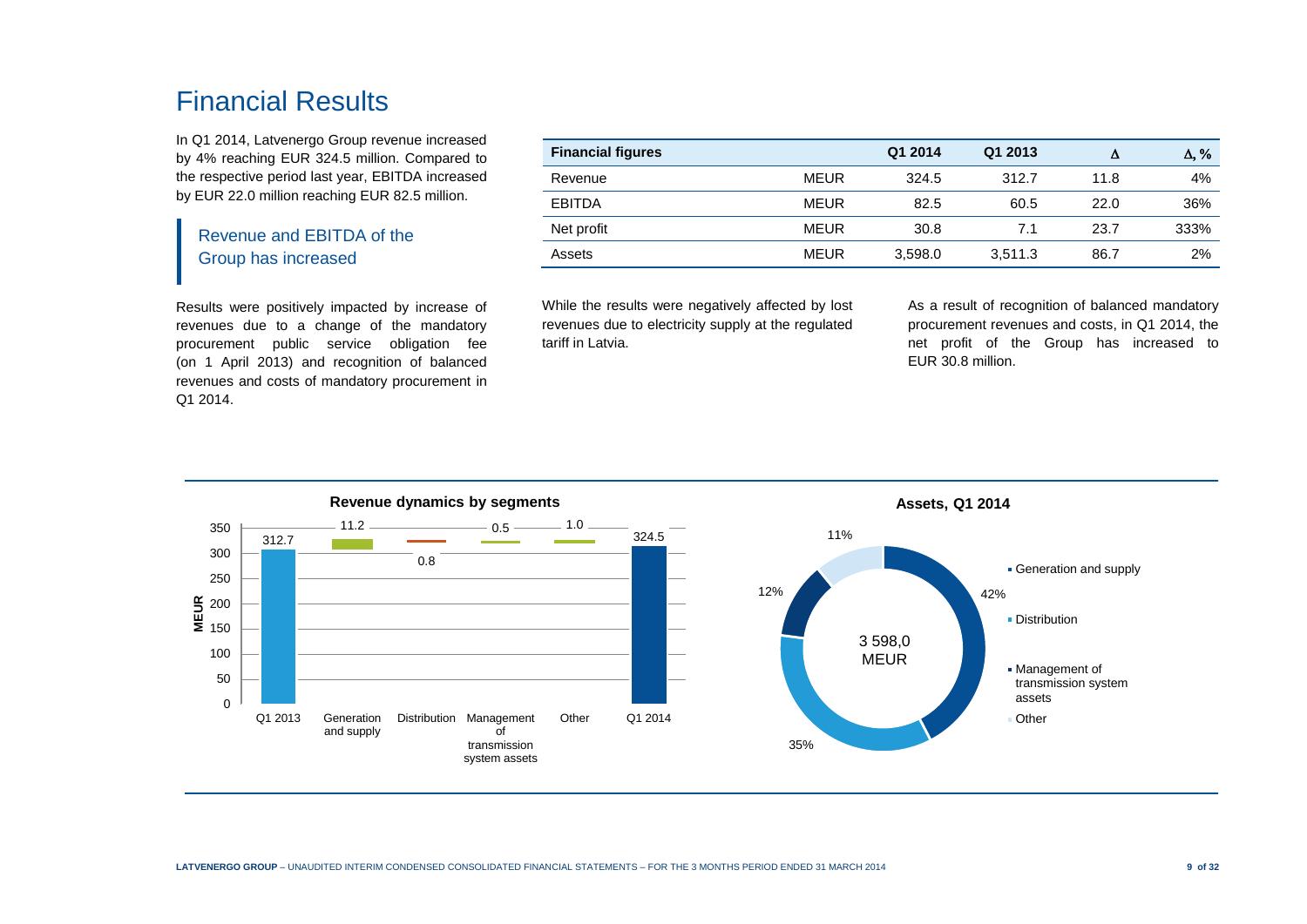

# Generation and Supply

### Latvenergo Group – the largest electricity supplier in the Baltics

The generation and supply is the largest operating segment of Latvenergo Group both by revenue and by EBITDA. 80% of the segment revenue consists of revenues from electricity and related services, 20% – from thermal energy supply.

The results of the segment were affected by the same factors, which impact the results of the Group as mentioned above, and by 10% higher generation at Daugava HPPs. Revenues of the segment were negatively impacted by lower thermal energy and electricity consumption due to warmer weather conditions.

| <b>Operational figures</b> |             | Q1 2014 | Q1 2013 | Δ     | $\Delta$ , % |
|----------------------------|-------------|---------|---------|-------|--------------|
| Retail electricity supply  | <b>GWh</b>  | 2,488   | 2,402   | 86    | 4%           |
| Electricity generation     | GWh         | 1,192   | 1,385   | (193) | (14%)        |
| Thermal energy generation  | GWh         | 1.094   | 1,242   | (149) | (12%)        |
|                            |             |         |         |       |              |
|                            |             |         |         |       |              |
| <b>Financial figures</b>   |             | Q1 2014 | Q1 2013 | Δ     | $\Delta, \%$ |
| Revenue                    | <b>MEUR</b> | 238.8   | 227.6   | 11.2  | 5%           |
| <b>EBITDA</b>              | <b>MEUR</b> | 42.2    | 20.5    | 21.7  | 106%         |
| Assets                     | <b>MEUR</b> | 1,527.7 | 1,507.9 | 19.8  | 1%           |
| Investments                | <b>MEUR</b> | 5.2     | 14.9    | (9.7) | (65%)        |

A decrease of investments compared to Q1 2013 was due to completion of the Riga 2<sup>nd</sup> combined heat and power plant (Riga TEC-2) second power unit reconstruction project in late 2013.

## **Supply**

Latvenergo Group is the largest electricity supplier in the Baltics. In Q1 2014, we have supplied 2,488 GWh of electricity to retail customer in the Baltics, representing approximately one-third of the Baltic market.

Due to notably warmer weather conditions, compared to the respective period last year, in Q1 2014, the electricity consumption in the Baltics decreased by 6% and was estimated at 6,7 TWh. Despite the decrease of electricity consumption, Latvenergo Group electricity supply volume has been increased by 4% compared to Q1 2013.

In Q1 2014, as a result of focused electricity trade activities, retail electricity supply outside Latvia has been increased by 55% and comprises more than one-third of retail electricity supply. The number of customers in neighbouring countries exceeds 30 thousands.

More than 1/3 of retail electricity supply in Lithuania and Estonia

The total electricity supply volume in Lithuania and Estonia reached 931 GWh, which is 556 GWh higher than the amount provided by competing electricity suppliers in Latvia.

Latvenergo Group electricity supply volume in Latvia was 1 558 GWh; in Lithuania – 559 GWh (market share – 22%) and in Estonia – 372 GWh (17%).

82% of the total electricity retail supply were supplied on the open electricity market in the Baltics, while 18% – at the regulated tariff in Latvia.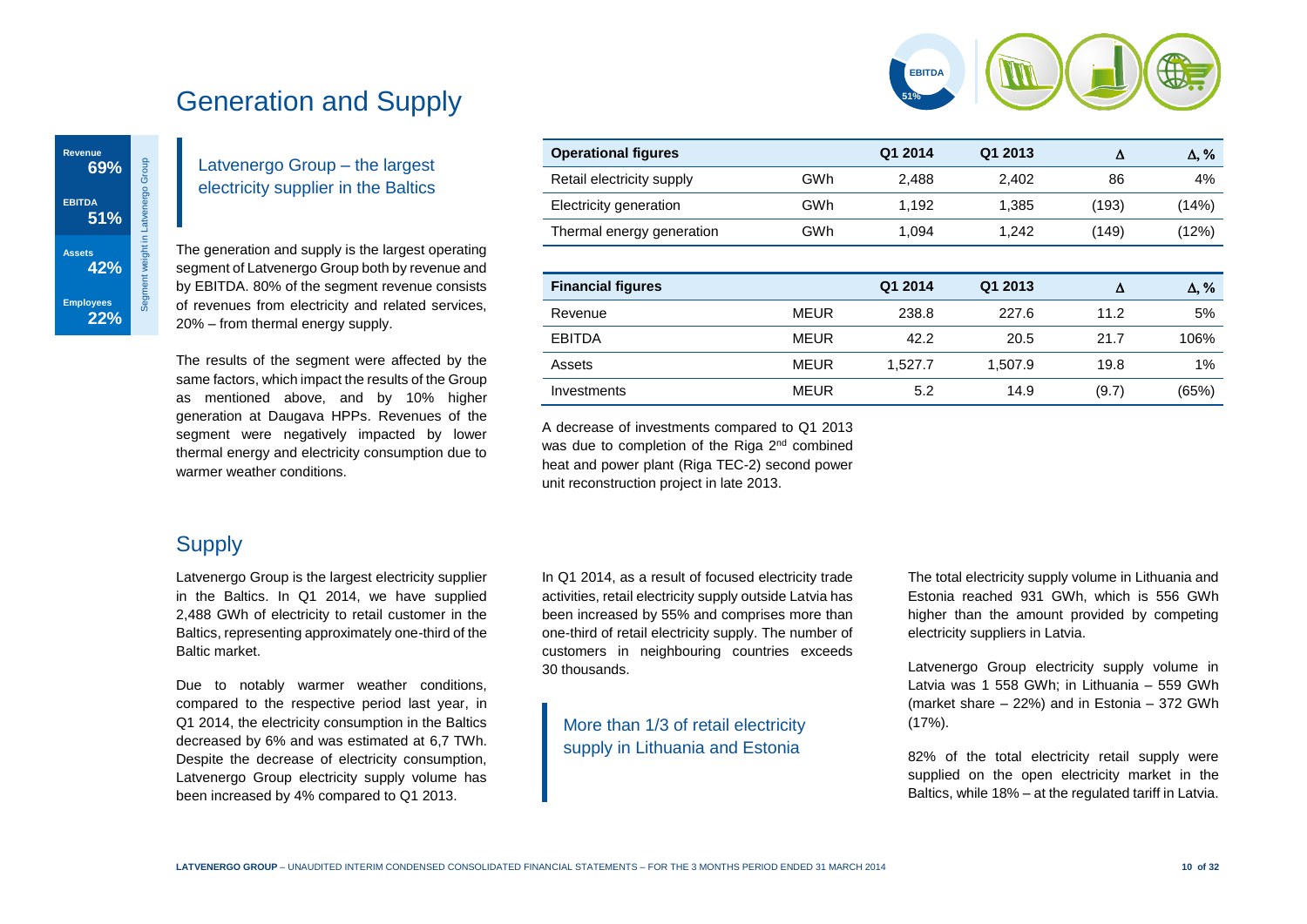

# Generation and Supply

### **Generation**

In Q1 2014, the total amount of electricity generated by the power plants of Latvenergo Group was 1,192 GWh. Compared to Q1 2013, generation at Daugava HPPs increased by 10% or 63 GWh, while generation at Riga combined heat and power plants (Riga CHPPs) decreased by 35% or 258 GWh. The decrease was due to both unfavourable market conditions (relatively low electricity price on the exchange and relatively high natural gas price) and warmer weather conditions that imply lower thermal energy demand. Overall, the generated electricity volume at Latvenergo Group power plants decreased by 14% compared to the respective period last year.

The total electricity generation volume represents 48% of retail electricity supply.

In Q1 2014, the total amount of thermal energy generated by Latvenergo Group was 1,094 GWh, which is 12% lower than in the respective period last year. The decrease was determined by a higher average ambient air temperature: according to the data provided by the Central Statistical Bureau of the Republic of Latvia, during the period from January to March 2014, the average temperature in Riga was 0.2 <sup>o</sup>C (2013: -3.3 <sup>o</sup>C).

| <b>Operational figures</b>         |     | Q1 2014 | Q1 2013 | Δ     | $\Delta$ , % |
|------------------------------------|-----|---------|---------|-------|--------------|
| Retail electricity supply          | GWh | 2,488   | 2,402   | 86    | 4%           |
| Electricity generation             | GWh | 1,192   | 1,385   | (193) | (14%)        |
| Daugava HPPs                       | GWh | 704     | 641     | 63    | 10%          |
| Riga CHPPs                         | GWh | 473     | 731     | (258) | (35%)        |
| Small plants                       | GWh | 14      | 13      | 1     | 6%           |
| Thermal energy generation          | GWh | 1.094   | 1.242   | (149) | (12%)        |
| Riga CHPPs                         | GWh | 978     | 1,114   | (135) | (12%)        |
| Liepaja plants and small<br>plants | GWh | 115     | 129     | (13)  | (10%)        |

Riga CHPPs electrical and thermal energy capacity structure allows flexibility in choice of generation mode, ensuring both the thermal energy necessary for heat supply in Riga and the opportunity to generate electricity under economically justified conditions. Latvenergo AS adjusts the operating modes of cogeneration plants, i.e. reducing the generation scale in cogeneration plants under adverse electricity and natural gas market conditions, so as to avoid a significant adverse impact on the financial results of Latvenergo Group.

In order to limit the increase of the mandatory procurement public service obligation fee for electricity consumers in Latvia, a subsidised energy tax has been introduced for a four-year period as of 1 January 2014. For gas-fired cogeneration plants, a 15% applies to the received support amount thus reducing the profit of the generation and supply segment.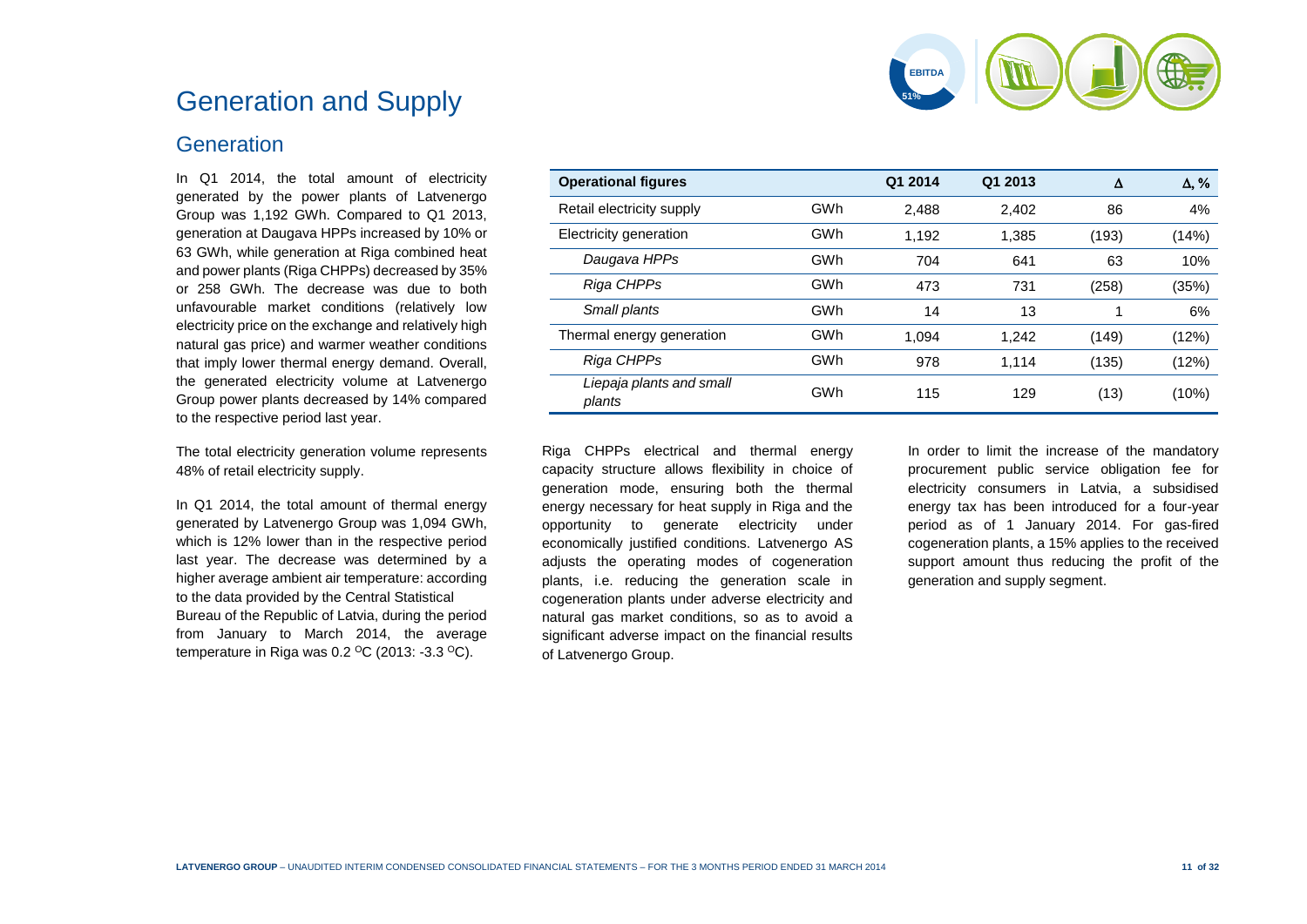

# Generation and Supply

### Mandatory procurement

### As of 1 April 2014, the public trader functions are performed by Enerģijas publiskais tirgotājs AS

According to the conditions of the public trader licence, the public trader functions comprising obligation to purchase electricity from generators (incl. from power plants of Latvenergo Group), which have a granted right to supply the generated electricity for the mandatory procurement under electricity purchase tariffs set by legislation, and to pay guaranteed fee for electrical capacity installed in cogeneration power plants, had been executed by Latvenergo AS until 31 March 2014. As of 1 April 2014, according to the amendments to Electricity Market Law, the public trader functions are performed by Enerģijas publiskais tirgotājs AS.

Mandatory procurement costs above the market price are covered through a mandatory procurement public service obligation fee charged to the end users in Latvia. The mandatory procurement public service obligation fee is determined on the basis of the actual costs in the

|                                                                 |             | Q1 2014 | Q1 2013 | Δ      | $\Delta$ , % |
|-----------------------------------------------------------------|-------------|---------|---------|--------|--------------|
| Mandatory procurement public<br>service obligation fee revenues | MEUR        | 48.1    | 33.4    | 14.7   | 44%          |
| Accrued public service<br>obligation fee revenues               | <b>MEUR</b> | 19.9    | 0.0     | 19.9   |              |
| Mandatory procurement costs<br>above the market price           | MEUR        | (68.0)  | (54.4)  | (13.6) | 25%          |
| Latvenergo AS                                                   | <b>MEUR</b> | (25.1)  | (20.3)  | (4.8)  | 24%          |
| other generators                                                | <b>MEUR</b> | (42.9)  | (34.1)  | (8.7)  | 26%          |
| <b>Difference</b>                                               | <b>MEUR</b> | 0.0     | (21.0)  | 21.0   | (100%)       |

preceding year and approved by the Public Utilities Commission (PUC). Changes enter into force on 1 April of the following year.

In Q1 2014, mandatory procurement costs above the market price were EUR 68.0 million, which is 25% higher than in the respective period last year. The increase of costs was mainly due to 36% increase in electricity volume procured from biogas and biomass-fired power plants, reaching 129.3 GWh in Q1 2014 (Q1 2013: 95.0 GWh).

In Q1 2014, for Latvenergo AS as a public trader, revenues from the mandatory procurement public service obligation fee have increased due to increase of the mandatory procurement public service obligation fee from 17.5 EUR/MWh to 26.9 EUR/MWh as of 1 April 2013. In addition, taking into account the amendments to Electricity Market Law, EUR 19.9 million accrued public service obligation fee revenues were recognised in the results of Q1 2014, thus balancing revenues and costs of mandatory procurement.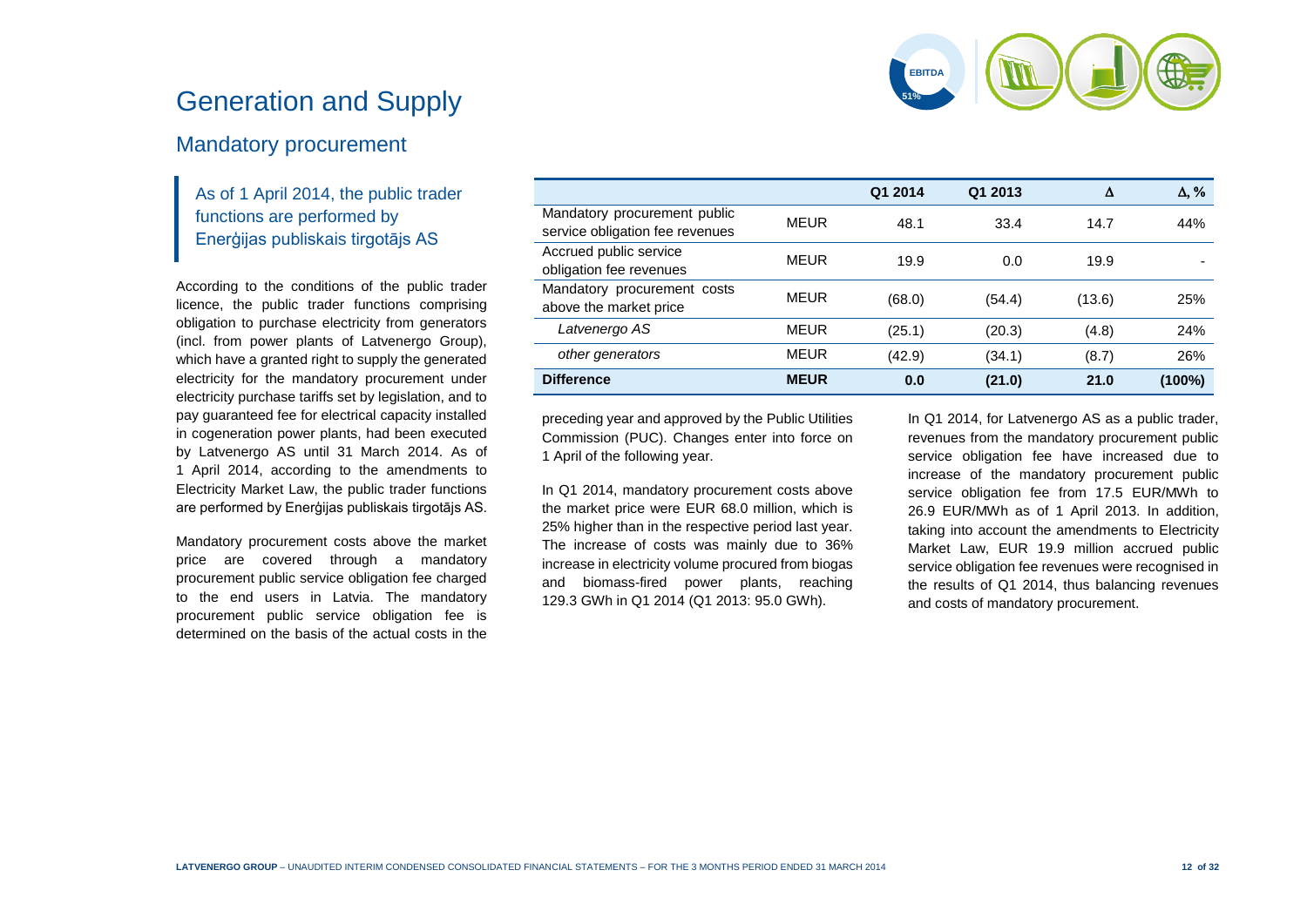

# **Distribution**

Segment weight in Latvenergo Group

### Distribution asset value exceeds 1/3 of the total asset value of the Group

The distribution segment is the second largest segment of Latvenergo Group both by revenue and EBITDA. Compared to the respective period last year, in Q1 2014, the revenue and EBITDA of the segment have not changed significantly and were EUR 78.1 million and EUR 26.1 million respectively.

 $\mathcal{A}$ 

In Q1 2014, results of the segment were positively impacted by 16% decrease of distribution losses, that continue decreasing due to focused management activities, as well as by 3% lower distribution loss costs due to decrease in electricity purchase price. While the results were negatively impacted by 3% decrease in distributed electricity volume, which, compared to the respective period last year, was determined by lower electricity consumption due to higher ambient air temperature and decline in industrial sector electricity consumption in Latvia.

| <b>Operational figures</b> |             | Q1 2014 | Q1 2013 | Δ     | $\Delta$ , % |
|----------------------------|-------------|---------|---------|-------|--------------|
| Electricity distributed    | GWh         | 1.724   | 1.782   | (58)  | (3%)         |
| Distribution losses        | GWh         | 127     | 152     | (24)  | (16%)        |
| <b>Financial figures</b>   |             | Q1 2014 | Q1 2013 | Δ     | $\Delta$ , % |
| Revenue                    | <b>MEUR</b> | 78.1    | 78.9    | (0.8) | (1%)         |
| <b>EBITDA</b>              | <b>MEUR</b> | 26.1    | 26.5    | (0.4) | (1%)         |
| Assets                     | <b>MEUR</b> | 1,251.5 | 1,229.5 | 22.0  | 2%           |
| Investments                | <b>MEUR</b> | 12.0    | 13.0    | (1.0) | (7%)         |
|                            |             |         |         |       |              |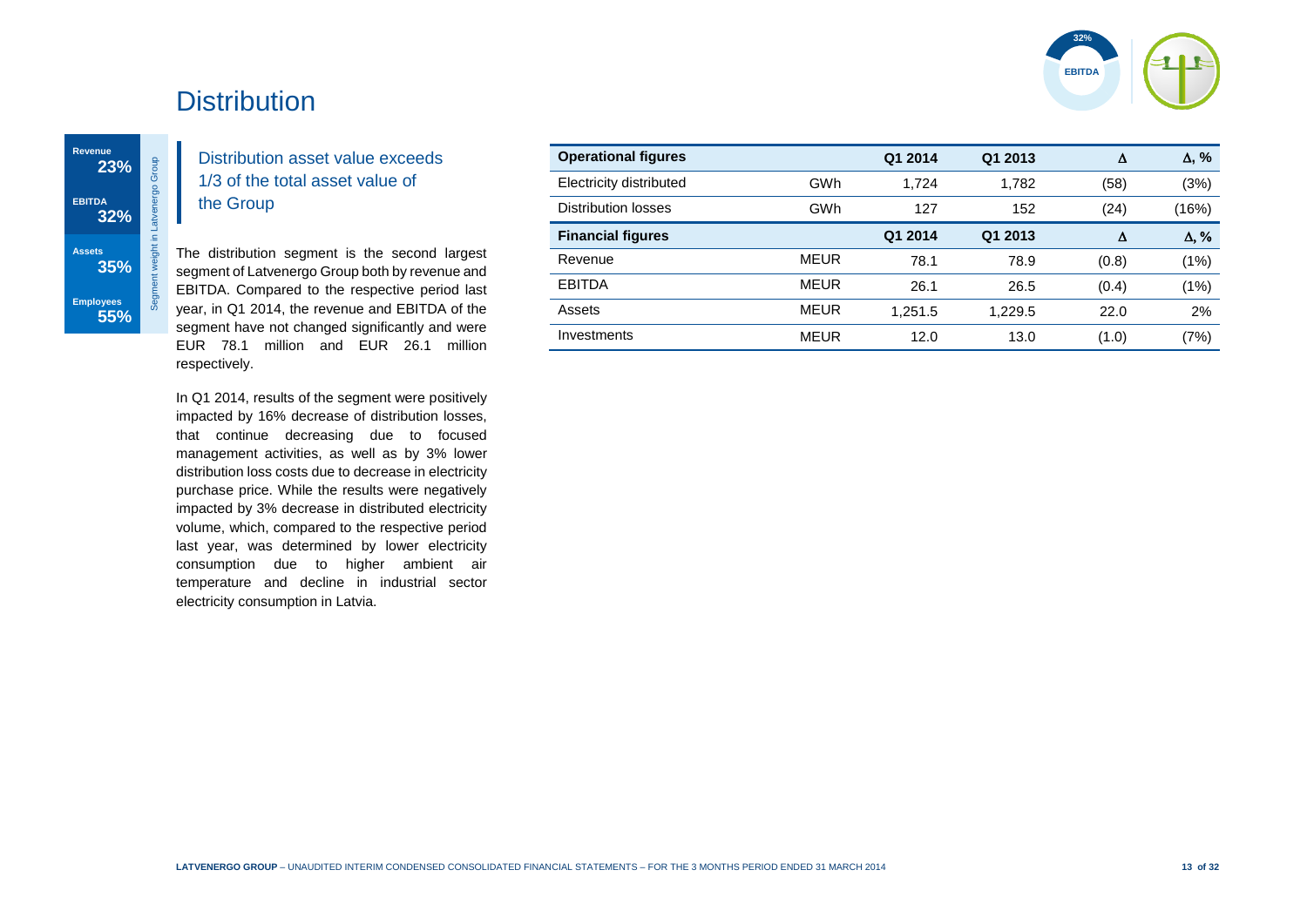

# Management of transmission system assets



Transmission segment revenue growth facilitates improvement of profitability ratios

Revenue of the transmission system asset management segment forms 4% of Latvenergo Group revenue. In Q1 2014, the revenue of the segment increased by 3% reaching EUR 15.0 million, while EBITDA increased by 5% reaching EUR 10.3 million. The growth of revenue is determined by a gradual inclusion of the value of regulatory asset revaluation reserve into the lease.

Likewise, compared to the respective period last year, the asset value has increased by 9% reaching EUR 434.5 million. It is expected that investments in the *Kurzeme Ring* project will continuously exceed depreciation, thus resulting in a further increase of the segment asset value.

| <b>Financial figures</b> |             | Q1 2014 | Q1 2013 |      | $\Delta$ , % |
|--------------------------|-------------|---------|---------|------|--------------|
| Revenue                  | <b>MEUR</b> | 15.0    | 14.5    | 0.5  | 3%           |
| <b>EBITDA</b>            | <b>MEUR</b> | 10.3    | 9.8     | 0.5  | 5%           |
| Assets                   | <b>MEUR</b> | 434.5   | 397.5   | 37.1 | 9%           |
| Investments              | <b>MEUR</b> | 8.0     | 6.2     | 1.9  | 31%          |

In Q1 2014, the return on transmission system assets $2$  was 3.6%. It is expected that improvement of profitability ratios will continue gradually approaching the industry averages.

The decision on Certification of the Transmission System Operator, passed by the Council of the PUC in 2013, provides that until 30 January 2015 Augstsprieguma tīkls AS has to take over the transmission system asset construction and maintenance functions from Latvijas elektriskie tīkli AS (also implying a transfer of employees), while

Latvijas elektriskie tīkli AS will continue to conduct transmission system asset management functions – financing and lease of the transmission system assets to Augstsprieguma tīkls AS. These changes will not have an adverse impact on financial results.

l

<sup>&</sup>lt;sup>2</sup>Return on segment assets – operating profit of the segment / average segment assets ((assets at the beginning of the year  $+$  assets at the end of the year)  $(2)$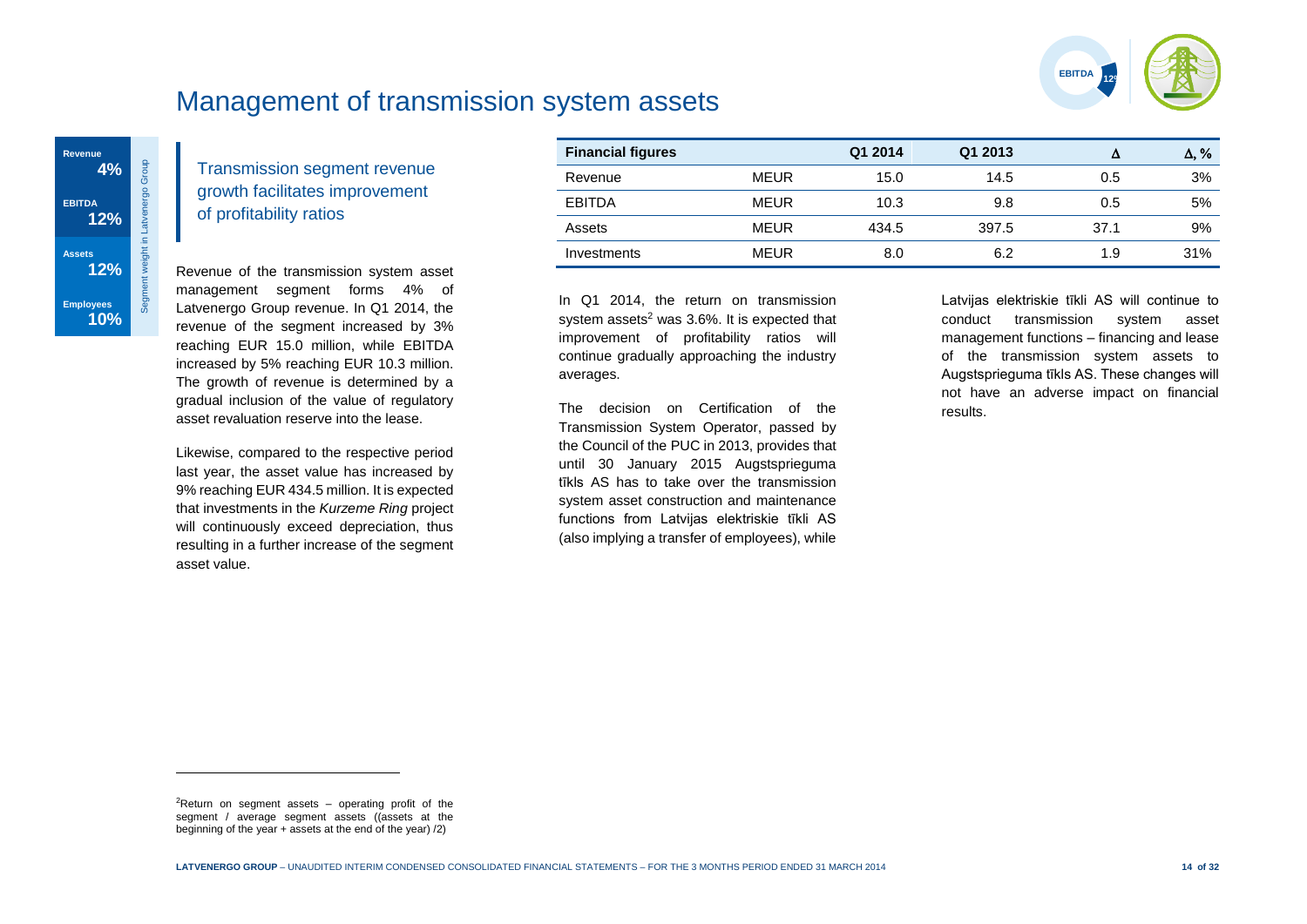## Investments

In Q1, the total amount of investments was EUR 27.5 million, of which EUR 5.2 million were made in generation assets, EUR 12.0 million – in distribution assets EUR 8.0 million – in transmission system assets. Compared to Q1 2013, a 24% decrease of investments was mainly due to completion of the Riga TEC-2 second power unit reconstruction project in late 2013.

Construction of transmission line connection *Grobiņa-Ventspils* approaching completion

To improve the quality of network services and technical parameters, we continue to increase investments in network assets. In Q1 2014, the amount invested in the networks represented more than 70% of the total investments.

#### **Investment projects:**

#### NORDBALT-02-330kV *Kurzeme Ring*

The *Kurzeme Ring* project is part of the international energy infrastructure development project *NordBalt*. It provides for strengthening of the transmission network in the western region of Latvia. The total construction costs of the *Kurzeme Ring* project are estimated at EUR 200 million and it is planned to complete the project in 2019. The construction of 330kV *Kurzemene Ring* connection line *Grobiņa-Ventspils* is scheduled for completion in mid-2014. The costs until mid-2014 are estimated at EUR 94.4 million. EUR 7.3 million were invested in Q1 2014, while the total investments in the project reached EUR 90.7 million as of 31 March 2014. Environmental impact assessment has been performed for the final stage of the project *Ventpils-Tume-Rīga* and planning preparation works are carried out for further implementation of the project.

#### Daugava HPPs hydropower unit reconstruction programme

The programme provides for the reconstruction of 11 hydropower units. The programme is scheduled for completion until 2022, with the estimated total reconstruction costs exceeding EUR 200 million. The reconstruction programme is in its initial stage – the completed workload within the contract reached EUR 13.1 million as of 31 March 2014. In late 2013, within the framework of reconstruction, a contract for replacement of Plavinas HPP hydropower units N1 and N3 has been concluded, the total costs of which are estimated up to EUR 28.1 million. In the beginning of 2014, a contract for reconstruction of Kegums HES-2 hydropower units with total costs estimated at EUR 49.9 million. The reconstruction will provide for further 40-year operation of hydropower units.

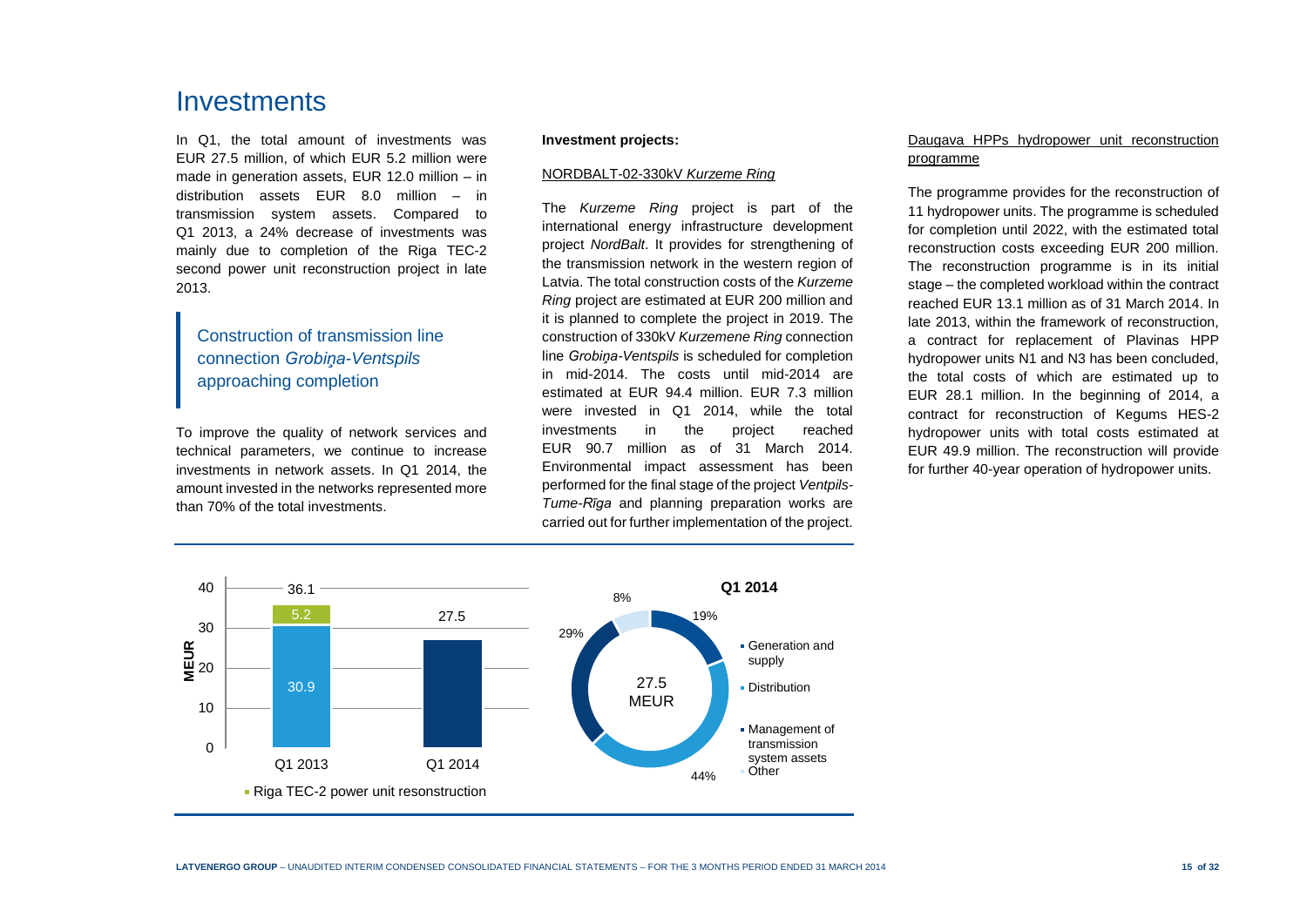# Funding and liquidity

Taking into account the successful bond emission in 2012 and in 2013, as well as following the initiated diversification of the borrowing sources, after the end of the reporting period, a decision to issue bonds within a new bond emission programme (up to EUR 100 million) has been taken.

### We are planning to continue bond emission in the Baltics

In order to implement the investment programme and fulfil its commitments, Latvenergo Group maintains sufficient liquidity reserves and good liquidity ratios. As at 31 March 2014, the liquid assets (cash and short term deposits up to 3 months) of Latvenergo Group reached EUR 247.0 million (31 March 2013: EUR 255.4 million), while the current ratio<sup>3</sup> was 1.6 (1.5).

As at 31 March 2014, the Group borrowings were EUR 926.7 million (EUR 882.1 million). All borrowings are denominated in the Euro currency. The weighted average repayment period remains at the level of 31 March 2013 – 4.4 years.

 $\Omega$ 50 100 150 200 2014 2015 2016 2017 2018 2019 2020 2021 2022 2023 2024-2028 **MEUR** • Loans • Bonds  $2014*$ \* 9 months

**Latvenergo Group debt repayment schedule**

Nearly all borrowings from financial institutions had a variable interest rate, comprising 3 to 6 month EURIBOR and margin rate. Taking into account the effect of interest rate swaps, 42% of the borrowings have a fixed interest rate with an average period of 2 years as at 31 March 2014.

In Q1 2014, the effective weighted average interest rate (with interest rate swaps) was 2.4% (2.6%), ensuring sufficient debt service ratios (interest coverage ratio $4 - 3.0$ ).

The net borrowings of Latvenergo Group have increased due to investments in the reconstruction of the Riga TEC-2 second power unit and reached EUR 679.7 million (EUR 641.3 million) as at 31 March 2014, while the net debt/EBITDA ratio was 2.5 (2.8). In Q1 2014, all the binding financial covenants set in Latvenergo Group loan agreements have been met.

In early 2014, the international rating agency Moody's Investors Service has reconfirmed Latvenergo AS credit rating Baa3 with a stable outlook.

l

<sup>3</sup> Current ratio: current assets / current liabilities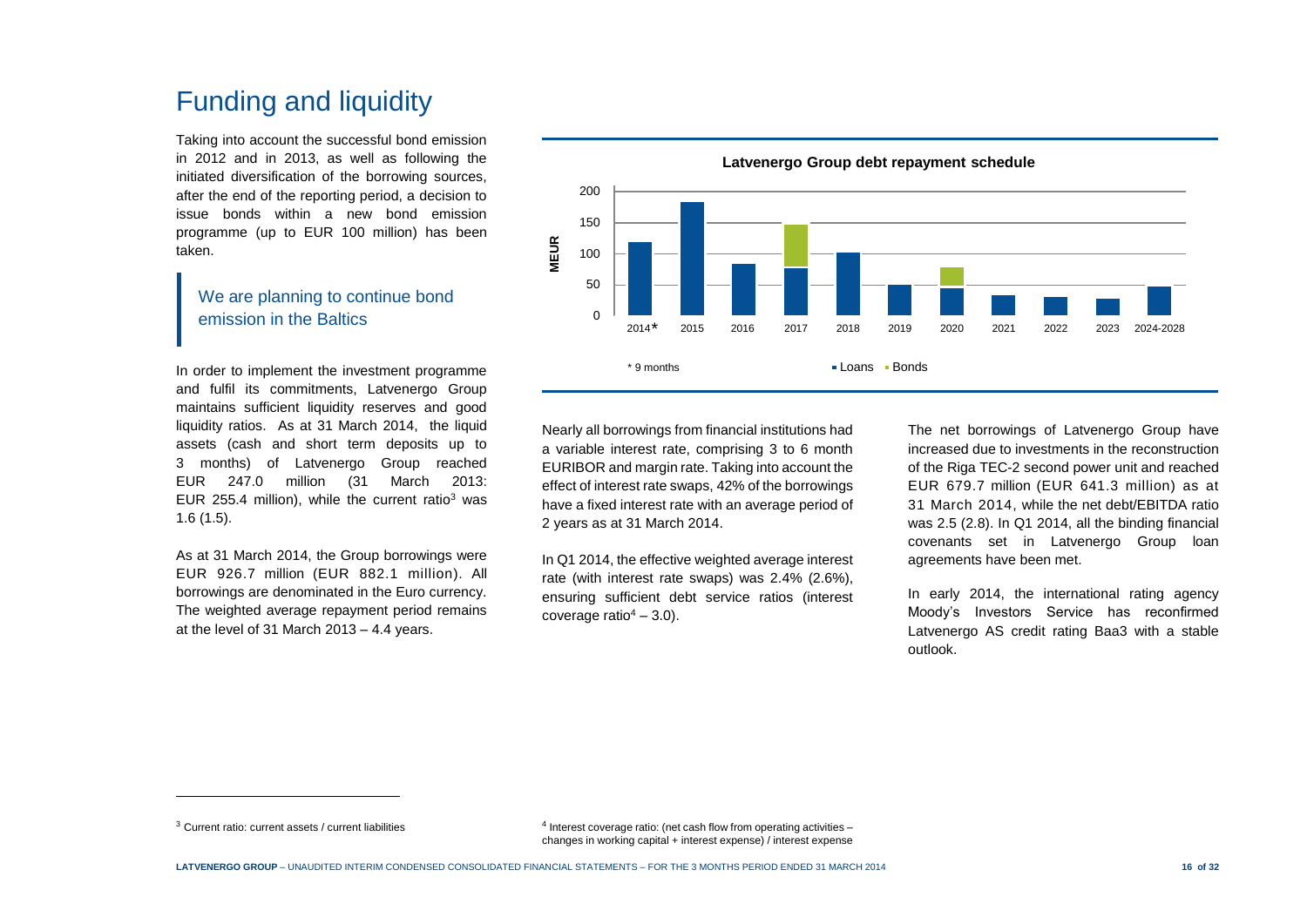# Statement of Management Responsibility

Based on the information available to the Management Board of Latvenergo AS the *Latvenergo Unaudited Condensed Consolidated Financial Statements for the 3 months period ended 31 March 2014*, including the Management Report, have been prepared in accordance with applicable laws and regulations and in all material aspects give a true and fair view of assets, liabilities, financial position and profit and loss of Latvenergo Group.

Latvenergo Unaudited Condensed Consolidated Financial Statements for the 3 months period ended 31 March 2014 are approved by the Management Board of Latvenergo AS on 27 May 2014.

The Management Board of Latvenergo AS:

Āris Žīgurs Chairman of the Board

Zane Kotāne Member of the Board

Uldis Bariss Member of the Board

Māris Kuņickis Member of the Board

Arnis Kurgs Member of the Board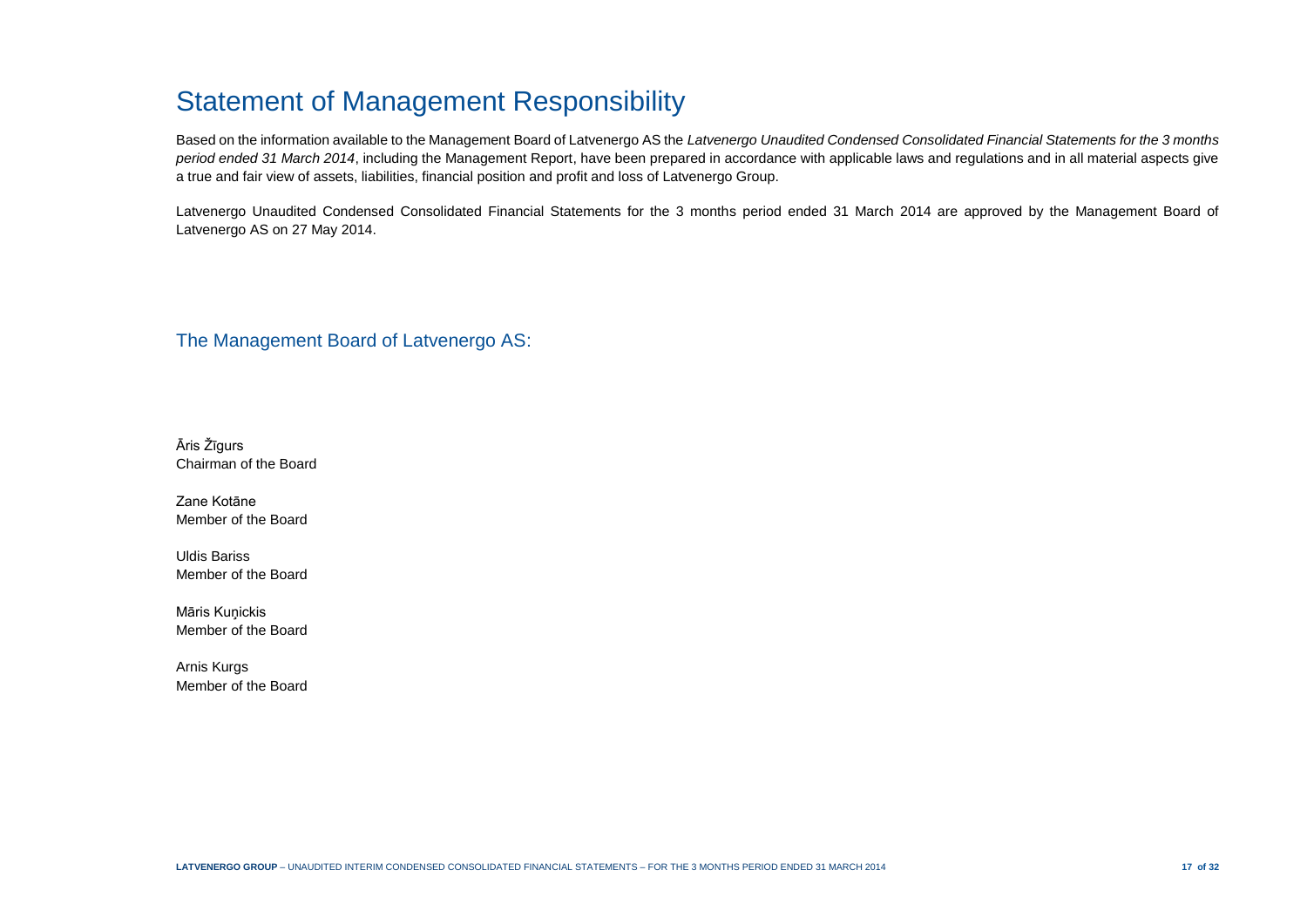# Unaudited Interim Condensed Consolidated Financial Statements

### Consolidated Income Statement

for the 3 months period ended 31 March 2014

|                                                                                                  | <b>Notes</b> | 01/01-31/03/2014 | 01/01-31/03/2013 |
|--------------------------------------------------------------------------------------------------|--------------|------------------|------------------|
|                                                                                                  |              | <b>EUR'000</b>   | <b>EUR'000</b>   |
|                                                                                                  |              |                  |                  |
| Revenue                                                                                          | 5            | 324,495          | 312,654          |
| Other income                                                                                     |              | 128.             | 346              |
| Raw materials and consumables used                                                               | 6            | (204, 164)       | (214, 684)       |
| Personnel expenses                                                                               |              | (23, 528)        | (22, 732)        |
| Depreciation, amortisation and impairment of intangible assets and property, plant and equipment |              | (43,798)         | (46, 316)        |
| Other operating expenses                                                                         |              | (15, 398)        | (15,061)         |
| <b>Operating profit</b>                                                                          |              | 38,735           | 14,207           |
| Finance income                                                                                   |              | 751              | 1,095            |
| Finance costs                                                                                    |              | (5, 132)         | (4, 197)         |
| Share of profit / (loss) of associates                                                           |              | (329)            | 141              |
| <b>Profit before taxes</b>                                                                       |              | 34,025           | 11,246           |
| Income tax                                                                                       |              | (3,251)          | (4, 132)         |
| Profit for the period                                                                            |              | 30,774           | 7,114            |

## Consolidated Statement of Comprehensive Income

for the 3 months period ended 31 March 2014

|                                                                                                    | 01/01-31/03/2014 | 01/01-31/03/2013 |
|----------------------------------------------------------------------------------------------------|------------------|------------------|
|                                                                                                    | <b>EUR'000</b>   | <b>EUR'000</b>   |
| Profit for the period                                                                              | 30.774           | 7,114            |
| Other comprehensive (loss) / income to be reclassified to profit or loss in subsequent periods:    |                  |                  |
| (Losses) / gains from change in hedge rezerve                                                      | (2, 387)         | 2,577            |
| Losses on currency translation differences                                                         | (16)             | (1)              |
| Net other comprehensive (loss) / income to be reclassified to profit or loss in subsequent periods | (2,403)          | 2,576            |
|                                                                                                    |                  |                  |
| TOTAL other comprehensive (loss) / income for the period, net of tax                               | (2,403)          | 2,576            |
| TOTAL comprehensive income for the period                                                          | 28,371           | 9,690            |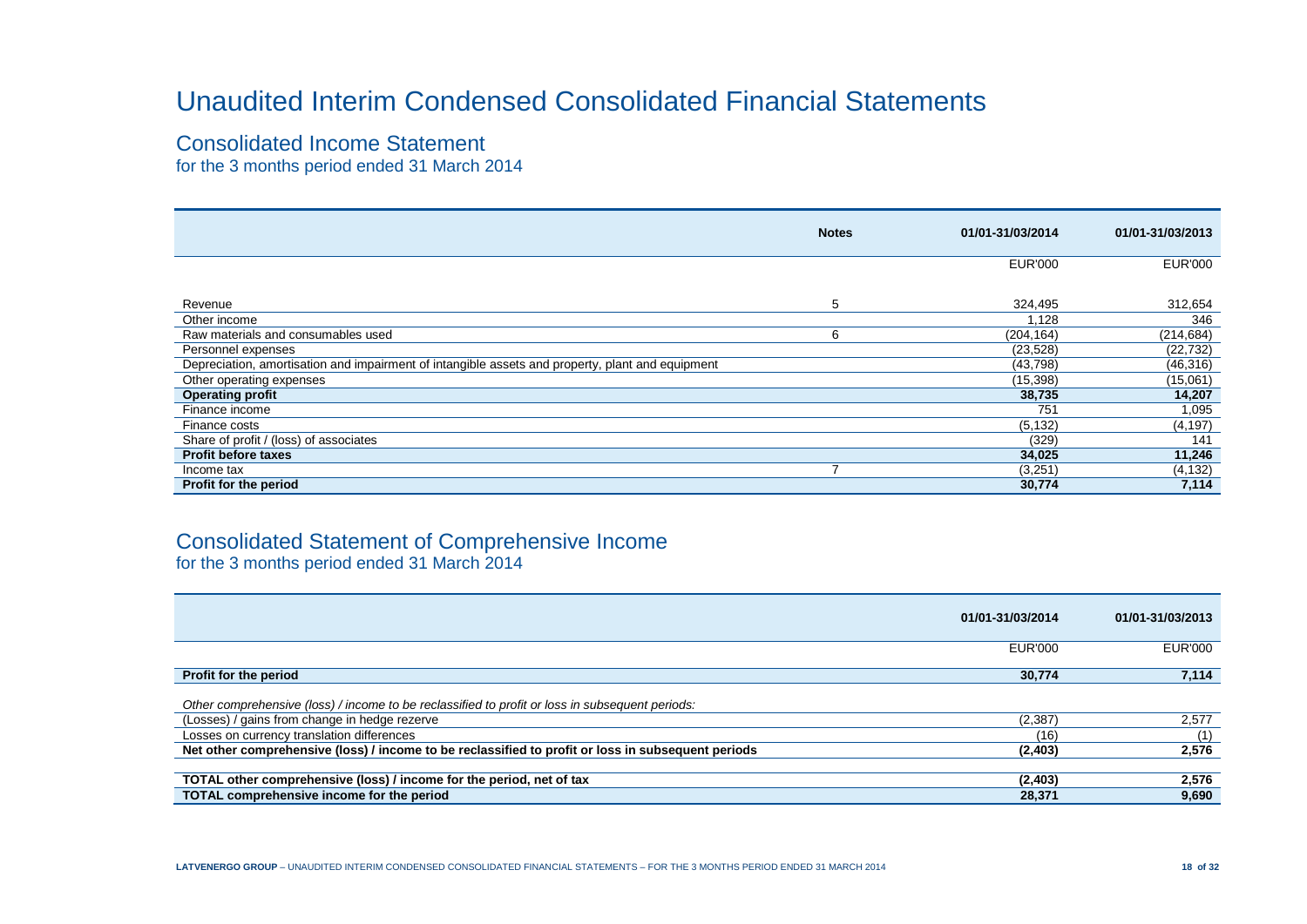## Consolidated Statement of Financial Position

|                                                                                  | <b>Notes</b> | 31/03/2014                | 31/12/2013           |
|----------------------------------------------------------------------------------|--------------|---------------------------|----------------------|
|                                                                                  |              | <b>EUR'000</b>            | <b>EUR'000</b>       |
| <b>ASSETS</b>                                                                    |              |                           |                      |
| <b>Non-current assets</b>                                                        |              |                           |                      |
| Intangible assets and property, plant and equipment                              | 8            | 3,081,234                 | 3,097,905            |
| Investment property<br>Investments in associates and other financial investments |              | 1.368                     | 1,473                |
|                                                                                  |              | 41                        | 41                   |
| Investments in held-to-maturity financial assets                                 |              | 28,574<br>$\overline{39}$ | 28,588<br>57         |
| Other non-current receivables<br><b>TOTAL non-current assets</b>                 |              | 3,111,256                 |                      |
|                                                                                  |              |                           | 3,128,064            |
| <b>Current assets</b>                                                            |              |                           |                      |
| Inventories                                                                      | 9            | 22,174                    | 21,634               |
| Trade receivables and other current receivables                                  | 10           | 211,732                   | 161,560              |
| <b>Current financial investments</b>                                             |              | 5,807                     | 8,060                |
| Derivative financial instruments                                                 |              |                           | 617                  |
| Cash and cash equivalents                                                        | 11           | 246,995                   | 255,423              |
| <b>TOTAL current assets</b>                                                      |              | 486.708                   | 447.294              |
| <b>TOTAL ASSETS</b>                                                              |              | 3.597.964                 | 3,575,358            |
|                                                                                  |              |                           |                      |
| <b>EQUITY</b>                                                                    |              |                           |                      |
| Share capital<br>Reserves                                                        |              | 1,288,011<br>650.016      | 1,288,011<br>652.418 |
|                                                                                  |              | 104,654                   | 74.832               |
| Retained earnings<br>Equity attributable to equity holders of the Parent Company |              |                           |                      |
|                                                                                  |              | 2,042,681                 | 2,015,261            |
| Non-controlling interests                                                        |              | 7,404                     | 6,453                |
| <b>TOTAL equity</b>                                                              |              | 2,050,085                 | 2,021,714            |
| <b>LIABILITIES</b>                                                               |              |                           |                      |
| <b>Non-current liabilities</b>                                                   |              |                           |                      |
| Borrowings                                                                       | 12           | 783,985                   | 805,192              |
| Deferred income tax liabilities                                                  |              | 268,349                   | 269,116              |
| Provisions                                                                       |              | 15,792                    | 15,597               |
| Derivative financial instruments                                                 |              | 7,684                     | 6,238                |
| Other liabilities and deferred income                                            |              | 173,788                   | 170,152              |
| <b>TOTAL non-current liabilities</b>                                             |              | 1,249,598                 | 1,266,295            |
| <b>Current liabilities</b>                                                       |              |                           |                      |
| Trade and other payables                                                         |              | 138,731                   | 130,667              |
|                                                                                  | 12           | 142.753                   | 139,483              |
| <b>Borrowings</b><br>Derivative financial instruments                            |              | 16.797                    | 17,196               |
| <b>TOTAL current liabilities</b>                                                 |              | 298,281                   | 287,349              |
| <b>TOTAL liabilities</b>                                                         |              | 1,547,879                 | 1,553,644            |
| <b>TOTAL EQUITY AND LIABILITIES</b>                                              |              | 3,597,964                 |                      |
|                                                                                  |              |                           | 3,575,358            |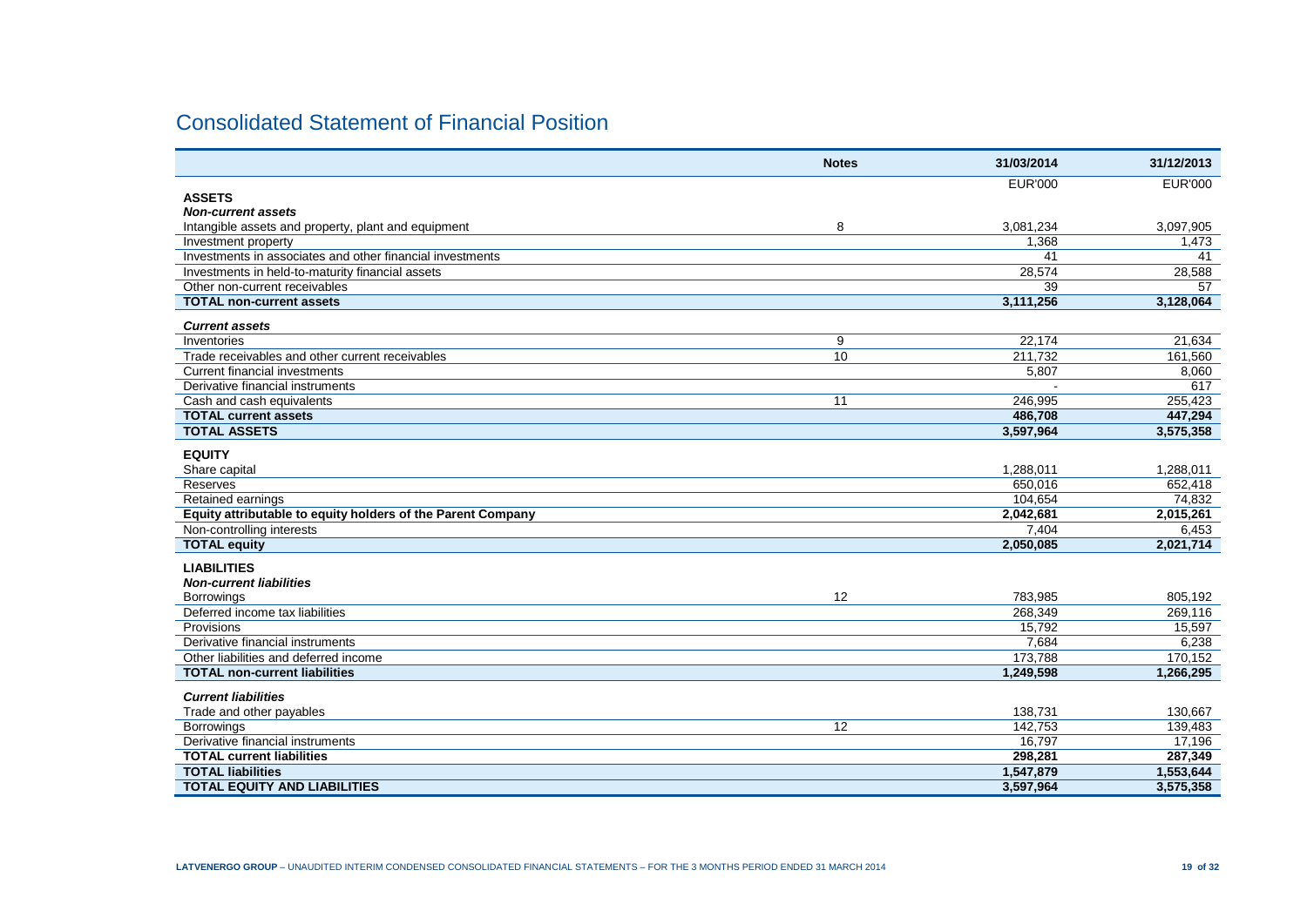## Consolidated Statement of Changes in Equity

for the 3 months period ended 31 March 2014

|                                                            | Attributable to equity holders of the Parent Company |                 |                             |                | <b>Non-controlling</b> |                |
|------------------------------------------------------------|------------------------------------------------------|-----------------|-----------------------------|----------------|------------------------|----------------|
|                                                            | Share capital                                        | <b>Reserves</b> | <b>Retained</b><br>earnings | <b>Total</b>   | interests              | <b>TOTAL</b>   |
|                                                            | <b>EUR'000</b>                                       | <b>EUR'000</b>  | <b>EUR'000</b>              | <b>EUR'000</b> | <b>EUR'000</b>         | <b>EUR'000</b> |
|                                                            |                                                      |                 |                             |                |                        |                |
| As at 31 December 2012                                     | 1,287,137                                            | 644,113         | 70,803                      | 2,002,053      | 4,922                  | 2,006,975      |
| Increase in share capital                                  | 874                                                  |                 |                             | 874            |                        | 874            |
| Dividends for 2012                                         | $\sim$                                               | $\sim$          | (40, 619)                   | (40, 619)      | (313)                  | (40, 932)      |
| TOTAL contributions by and distributions to equity holders |                                                      |                 |                             |                |                        |                |
| of the Parent Company, recognised directly in equity       | 874                                                  |                 | (40, 619)                   | (39, 745)      | (313)                  | (40, 058)      |
|                                                            |                                                      |                 |                             |                |                        |                |
| Profit for the year                                        |                                                      |                 | 44,305                      | 44,305         | 1,844                  | 46,149         |
| Other comprehensive income                                 |                                                      | 8,305           | 343                         | 8,648          |                        | 8,648          |
| <b>TOTAL comprehensive income</b>                          |                                                      | 8,305           | 44,648                      | 52,953         | 1,844                  | 54,797         |
| As at 31 December 2013                                     | 1,288,011                                            | 652,418         | 74,832                      | 2,015,261      | 6,453                  | 2,021,714      |
|                                                            |                                                      |                 |                             |                |                        |                |
| As at 31 December 2012                                     | 1,287,137                                            | 644.113         | 70.803                      | 2,002,053      | 4.922                  | 2,006,975      |
|                                                            |                                                      |                 |                             |                |                        |                |
| Profit for the period                                      | $\blacksquare$                                       |                 | 6,367                       | 6.367          | 747                    | 7,114          |
| Other comprehensive income / (loss)                        | $\blacksquare$                                       | 2.577           | (1)                         | 2,576          |                        | 2,576          |
| <b>TOTAL comprehensive income</b>                          |                                                      | 2,577           | 6,366                       | 8,943          | 747                    | 9,690          |
| As at 31 March 2013                                        | 1,287,137                                            | 646,690         | 77,169                      | 2,010,996      | 5,669                  | 2,016,665      |
|                                                            |                                                      |                 |                             |                |                        |                |
| As at 31 December 2013                                     | 1,288,011                                            | 652,418         | 74,832                      | 2,015,261      | 6,453                  | 2,021,714      |
|                                                            |                                                      |                 |                             |                |                        |                |
| Profit for the period                                      |                                                      |                 | 29,823                      | 29,823         | 951                    | 30,774         |
| Other comprehensive loss                                   |                                                      | (2, 402)        | (1)                         | (2, 403)       |                        | (2,403)        |
| <b>TOTAL comprehensive (loss) / income</b>                 |                                                      | (2, 402)        | 29.822                      | 27,420         | 951                    | 28,371         |
| As at 31 March 2014                                        | 1,288,011                                            | 650,016         | 104,654                     | 2,042,681      | 7,404                  | 2,050,085      |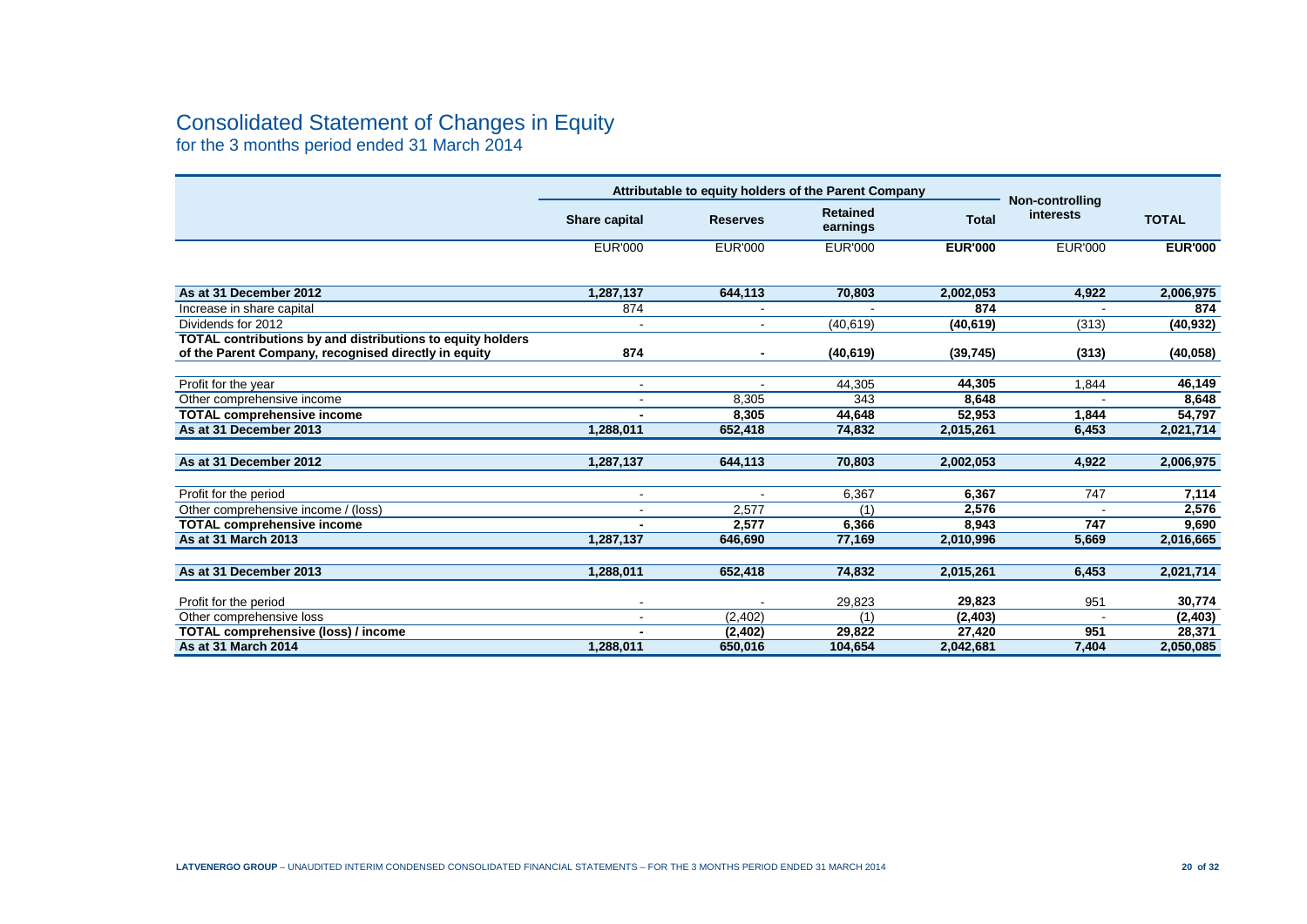## Consolidated Statement of Cash Flows

for the 3 months period ended 31 March 2014

|                                                                     | <b>Notes</b>    | 01/01-31/03/2014 | 01/01-31/03/2013 |
|---------------------------------------------------------------------|-----------------|------------------|------------------|
|                                                                     |                 | <b>EUR'000</b>   | <b>EUR'000</b>   |
| Cash flows from operating activities                                |                 |                  |                  |
| Profit before tax                                                   |                 | 34,025           | 11,246           |
| <b>Adjustments:</b>                                                 |                 |                  |                  |
| - Amortisation, depreciation and impairment of non-current assets   |                 | 43,798           | 46,316           |
| - Net financial adjustments                                         |                 | 4.548            | (2, 472)         |
| - Other adjustments                                                 |                 | 189              | 308              |
| Operating profit before working capital adjustments                 |                 | 82,561           | 55,398           |
| Increase in current assets                                          |                 | (52, 771)        | (4,901)          |
| Increase / (decrease) in trade and other payables                   |                 | 10.426           | (29, 837)        |
| Cash generated from operating activities                            |                 | 40,215           | 20,660           |
| Interest paid                                                       |                 | (2,934)          | (952)            |
| Interest received                                                   |                 | 1,230            | 494              |
| Income tax paid                                                     |                 | (3.591)          | (5, 450)         |
| Net cash flows from operating activities                            |                 | 34,920           | 14,752           |
|                                                                     |                 |                  |                  |
| Cash flows from investing activities                                |                 |                  |                  |
| Purchase of intangible assets and property, plant and equipment     |                 | (26, 152)        | (48, 926)        |
| Proceeds on financing from European Union funds and other financing |                 | 2,073            |                  |
| Proceeds from redemption of held-to-maturity assets                 |                 | 15               | 14               |
| Net cash flows used in investing activities                         |                 | (24,064)         | (48, 912)        |
|                                                                     |                 |                  |                  |
| Cash flows from financing activities                                |                 |                  |                  |
| Proceeds from issued debt securities (bonds)                        | 12              |                  | 50,404           |
| Repayment of borrowings                                             | $\overline{12}$ | (21, 208)        | (17, 959)        |
| Dividends received from associates                                  | 13              | 1,924            |                  |
| Net cash flows (used in) / generated from financing activities      |                 | (19, 284)        | 32,445           |
|                                                                     |                 |                  |                  |
| Net decrease in cash and cash equivalents                           |                 | (8, 428)         | (1,715)          |
| Cash and cash equivalents at the beginning of the period            | 11              | 255,423          | 242,493          |
| Cash and cash equivalents at the end of the period                  | 11              | 246,995          | 240,778          |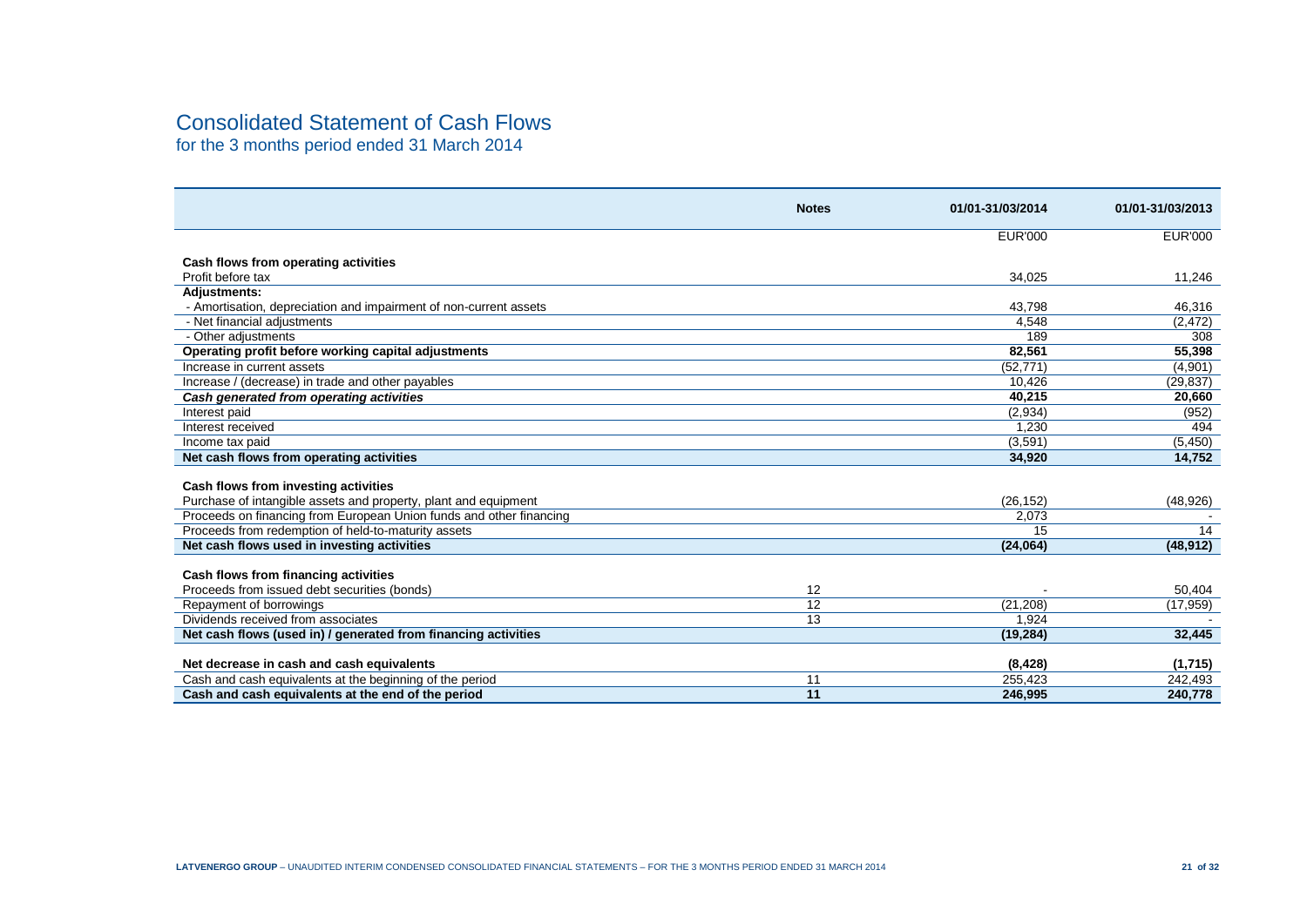## Notes to the Unaudited Interim Condensed Consolidated Financial Statements

### 1. Corporate information

All shares of public limited company Latvenergo or Latvenergo AS (hereinafter – the Parent Company) are owned by the Republic of Latvia and are held by the Ministry of Economics of the Republic of Latvia. The registered address of the Parent Company is 12 Pulkveža Brieža Street, Riga, LV-1230, Latvia. According to the Energy Law of the Republic of Latvia, Latvenergo AS is designated as a national economy object of State importance and, therefore, is not subject to privatisation.

Public limited company Latvenergo is power supply utility engaged in electricity and thermal energy generation, as well as supply of electricity. Latvenergo AS is one of the largest corporate entities in the Baltics.

Latvenergo AS heads the Latvenergo Group (hereinafter – the Group) that includes following subsidiaries:

- Sadales tīkls AS (since 18.09.2006);
- Elektrum Eesti OÜ (since 27.06.2007) and its subsidiary Elektrum Latvija SIA (since 18.09.2012);
- **Elektrum Lietuva UAB (since 07.01.2008);**
- Latvijas elektriskie tīkli AS (since 10.02.2011);
- Liepājas enerģija SIA (since 06.07.2005);
- Enerģijas publiskais tirgotājs AS (since 25.02.2014).

Latvenergo AS is a shareholder in two associated companies:

- Nordic Energy Link AS carries out the functions of the operator of an interconnection power cable between Estonia and Finland;
- Pirmais Slēgtais Pensiju Fonds AS manages a defined-contribution corporate pension plan in Latvia.

On 26 September Shareholder's Meeting of Latvenergo AS decided to terminate Latvenergo AS participation in Nordic Energy Link AS. According to the Directive 2009/72/EC of the European Parliament and of the Council of 13 July 2009 concerning common rules for the internal market in electricity and repealing Directive 2003/54/EC, Latvenergo AS, as electricity generator and supplier, needs to perform activities so that after 31 December 2013 it would not be owner of the electricity transmission infrastructure. In the Consolidated Statement of Financial Position as at 31 March 2014 and as at 31 December 2013 investment in Nordic Energy Link AS is presented as the current financial investment held for sale. On 12 February 2014 the Cabinet of Ministers of the Republic of Latvia adopted decision No. 67 "On Latvenergo AS termination of partnership in Nordic Energy Link AS".

Latvenergo Consolidated Annual Report 2013 has been approved on 12 May 2014 by the Latvenergo AS Shareholders' meeting (see on Latvenergo AS web page section "Investors" [http://www.latvenergo.lv/eng/investors/reports/\)](http://www.latvenergo.lv/eng/investors/reports/).

The Unaudited Interim Condensed Consolidated Financial Statements for the 3 months period ended 31 March 2014 include the financial information in respect of the Parent Company and its all subsidiaries for the 3 months period ended 31 March 2014 and comparative information for 3 months period ended 31 March 2013. Comparative information for financial position includes information as at 31 December 2013.

The Unaudited Interim Condensed Consolidated Financial Statements for the 3 months period ended 31 March 2014 were authorised by the Latvenergo AS Management Board on 27 May 2014.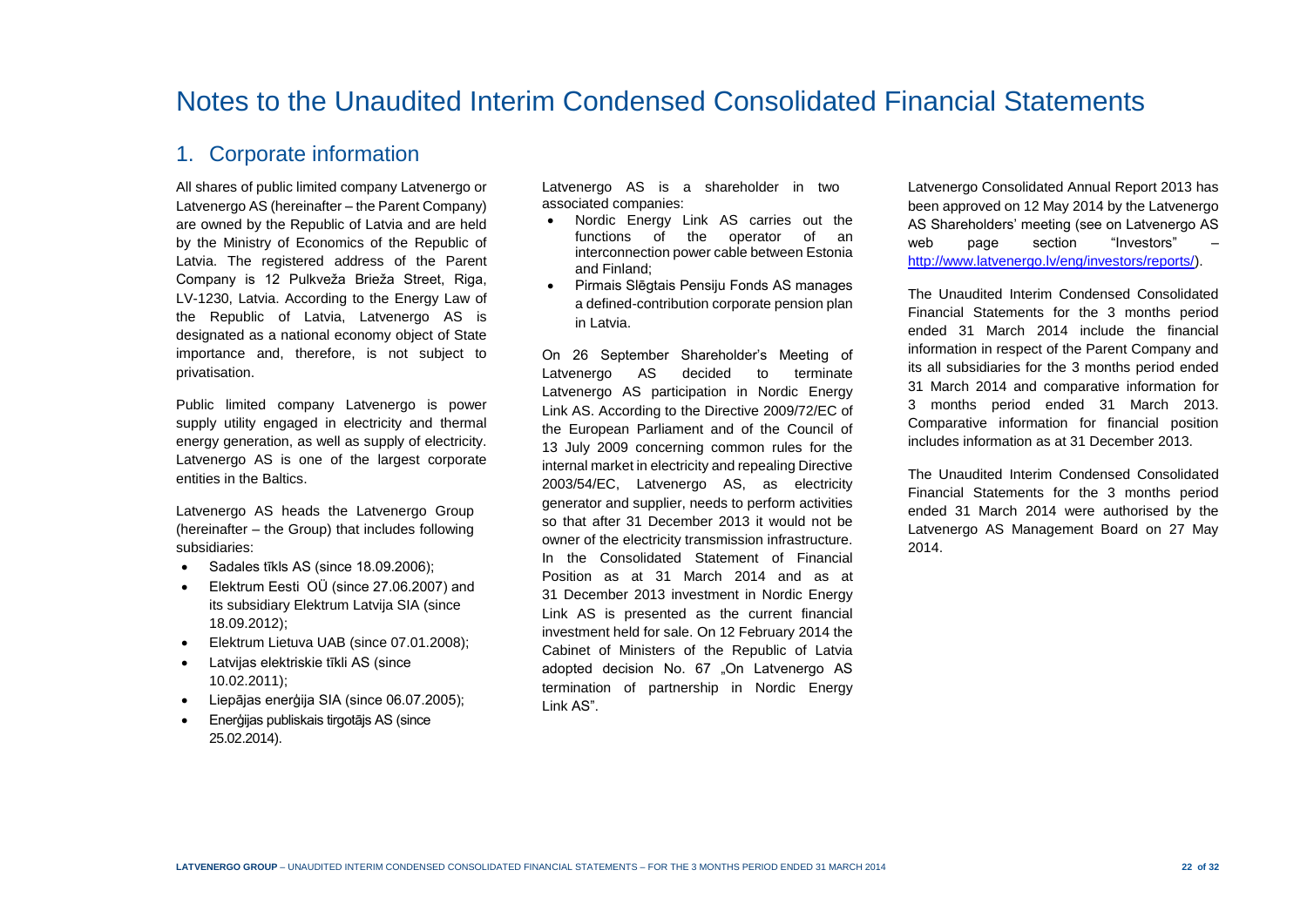## 2. Summary of most significant accounting policies

These Unaudited Interim Condensed Consolidated Financial Statements had been prepared in accordance with the International Financial Reporting Standards (IFRS) as adopted for use in the European Union and in accordance with IAS 34 "Interim Financial Reporting" and accounting policies or principles applied to these financial statements were identical to those used in the Latvenergo Group Consolidated Financial Statements for the 2013 financial year. These policies have been consistently applied to all reporting periods presented, unless stated differently. Where it is necessary, comparatives are reclassified.

### 3. Financial risk management

#### 3.1. Financial risk factors

The Group's activities expose it to a variety of financial risks: market risk (including currency risk, fair value and cash flow interest rate risk), credit risk, pricing risk and liquidity risk. The Group's overall risk management programme focuses on the unpredictability of financial markets and seeks to minimize potential adverse effects on the Group's financial performance. The Group uses derivative financial instruments to hedge certain risk exposures.

Risk management is carried out by the Parent Company's Treasury department (the Group Treasury) according to the Financial Risk Management Policy approved by the Parent Company's Management Board. The Group Treasury identifies, evaluates and hedges financial

New or revised IFRS adopted and amendments to International Financial Reporting Interpretations Committee interpretations (IFRIC) that became mandatory for the Group from 1 January 2014 did not have any impact to the Group's accounting policies and Consolidated Financial Statements.

The Unaudited Interim Condensed Consolidated Financial Statements are prepared under the historical cost convention, as modified by the revaluation of non-current assets, financial assets and financial liabilities (including derivative instruments) at fair value through profit or loss disclosed in accounting policies presented in the

risks in close co-operation with the Group's operating units / subsidiaries. The Parent Company's Management Board by approving the Financial Risk Management Policy provides written principles for overall risk management, as well as written policies covering specific areas, such as interest rate risk, foreign exchange risk, liquidity risk, and credit risk, use of financial instruments and investment of excess liquidity.

#### a) Market risk

#### *I) Foreign exchange risk*

The Group is exposed to currency risk primarily arising from settlements in foreign currencies for recognised assets and liabilities, capital expenditures and imported electricity.

Latvenergo Group Consolidated Financial Statements of 2013.

On 1 January 2014, Latvia has joined the Euro zone, converting the Latvian Lats (LVL) into the Euros (EUR) at fixed exchange rate EUR  $1 =$ LVL 0.702804. As of this date, the Group balance account values were converted into the Euro currency and financial reports for 2014 and the following years will be prepared in Euro currency. All amounts shown in these Interim Condensed Consolidated Financial Statements are presented in thousands of EUR.

As at 31 March 2014 the Group had none of its borrowings and substantial liabilities denominated in any other foreign currency except Euro, therefore, there is no significant foreign currency exchange risk.

The Parent Company's Management has set up a Financial Risk Management policy inter alia to manage the Group's foreign currencies exchange risk against functional currency. To manage the Group's foreign currencies exchange risk arising from future transactions and recognised assets and liabilities, the Group Treasury uses forward contracts. Foreign currencies exchange risk arises when future transactions or recognised assets or liabilities are denominated in a currency that is not the Group's functional currency (Euro).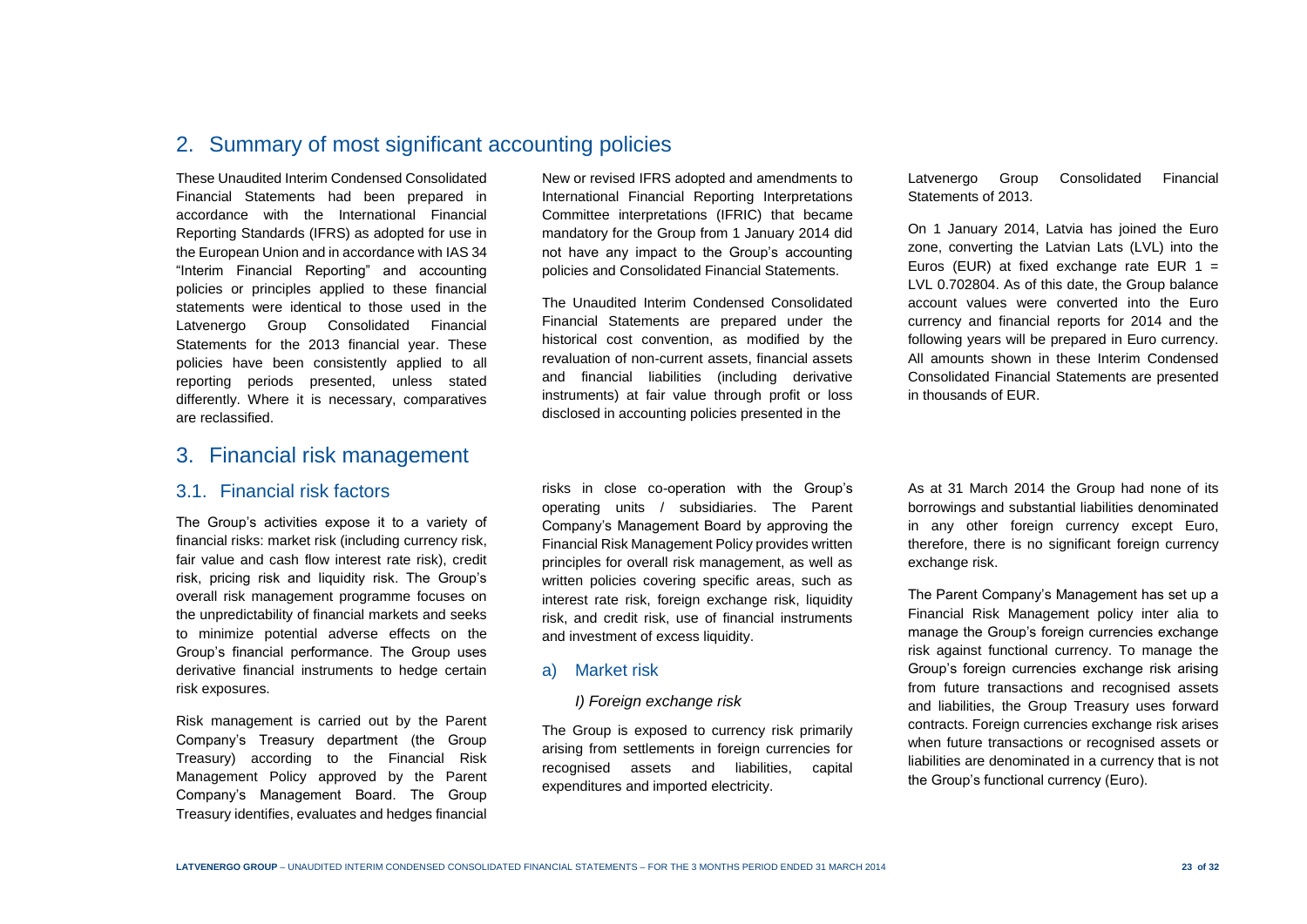*II) Cash flow and fair value interest rate risk*

As the Group has significant floating interestbearing assets and liabilities exposed to interest rate risk, the Group's financial income and operating cash flows are substantially dependent on changes in market interest rates.

The Group's cash flow interest rate risk mainly arises from long-term borrowings at variable rates. They expose the Group to a risk that finance costs might increase significantly when interest rates rise up. The Group's policy is to maintain at least 35% of its borrowings as fixed interest rates borrowings (taking into account the effect of interest rate swaps) with duration between 2-4 years.

The Group analyses its interest rate risk exposure on a dynamic basis. Various scenarios are simulated taking into consideration refinancing, renewal of existing positions and hedging. Based on these scenarios, the Group calculates the impact on profit and loss as well as on cash flows of a defined interest rate shift. The Group's borrowings with floating rates do not impose fair value interest rate risk. Derivatives such as interest rate swaps are the only source of fair value interest rate risk.

#### *III) Price risk*

Price risk is the risk that the fair value and cash flows of financial instruments will fluctuate in the future due to reasons other than changes in the market prices resulting from interest rate risk or foreign exchange risk. The purchase and sale of goods produced and the services provided by the Group under the free market conditions, as well as

the purchases of resources used in production is impacted by the price risk.

The most significant price risk is related to purchase of electricity. To hedge the risk related to changes in the price of electricity the Parent Company has purchased electricity swap contracts.

#### b) Credit risk

Credit risk is managed at the Group level. Credit risk arises from cash and cash equivalents, derivative financial instruments and deposits with banks, outstanding receivables. Credit risk exposure in connection with trade receivables is limited due to broad range of the Group's customers. The Group has no significant concentration of credit risk with any single counterparty or group of counterparties having similar characteristics. Impairment loss has been deducted from gross accounts receivable.

Credit risk related to cash and short-term deposits with banks is managed by balancing the placement of financial assets in order to maintain the possibility to choose the best offers and to reduce probability to incur losses.

No credit limits were exceeded during the reporting period, and the Group entities' management does not expect any losses from non-performance by these counterparties.

#### c) Liquidity risk

The Group's policy of liquidity risk management is to maintain sufficient amount of cash and cash equivalents, the availability of long and short term funding through an adequate amount of committed credit facilities to meet commitments according to the Group's strategic plans as well as to compensate the fluctuations in the cash flows due to occurrence of variety of financial risks.

The Group entities' management is monitoring rolling forecasts of the Group's liquidity reserve, which comprises of undrawn borrowing facilities. and cash and cash equivalents.

#### 3.2. Capital risk management

The Group's objectives when managing capital are to safeguard the Group's ability to continue as a going concern as well as to ensure necessary financing for investment program and to avoid breaches of covenants, which are linked to capital structure and are stipulated in the majority of loan agreements.

In order to maintain or adjust the capital structure, the Group may evaluate the amount and timing of raising new debt due to investment programs or initiate new investments in the share capital by shareholder. Also asset revaluation directly influences the capital structure. To comply with loan covenants, the Group monitors capital on the basis of the capital ratio.

This ratio is calculated by dividing the equity by the sum of total assets and nominal value of issued and outstanding financial guarantees.

According to the Group's strategy and defined loan covenants as per loan agreements the capital ratio shall be maintained at least at 30% level.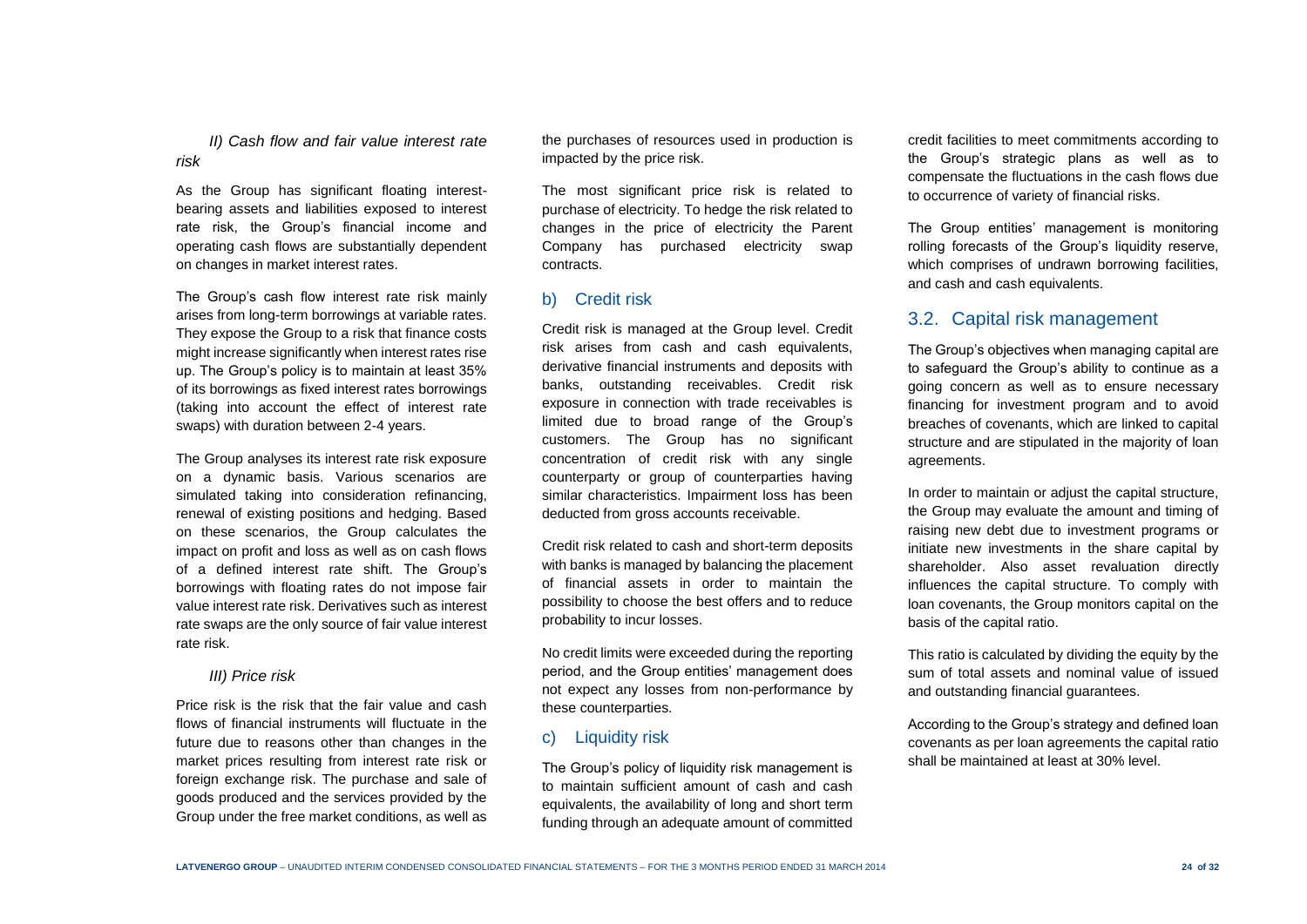## 4. Operating segment information

#### Operating segments

For segment reporting purposes, the division into operating segments is based on the Group's internal management structure, which is the basis for the reporting system, performance assessment and the allocation of resources by the chief operating decision maker.

The Group divides its operations into three main operating segments – generation and supply, distribution system services and management of transmission system assets. In addition, Corporate Functions, that cover administration and other support services, are presented separately.

The generation and supply operating segment comprises the Group's electricity and heat generation operations, which are organised into the legal entities: Latvenergo AS and Liepājas

enerģija SIA; electricity sales operations, including wholesale, which are conducted Pan-Baltic by Latvenergo AS, Elektrum Eesti OÜ and Elektrum Lietuva UAB, as well as management of the mandatory procurement process provided by Enerģijas publiskais tirgotājs AS.

The operations of the distribution system services operating segment relates to the provision of electricity distribution services in Latvia and is managed by the subsidiary Sadales tīkls AS (the largest distribution system operator in Latvia) and Latvenergo AS – the owner of the distribution system real estate assets.

The operations of the management of transmission system assets operating segment is managed both by Latvijas elektriskie tīkli AS – the owner of transmission system assets (330 kV and 110 kV transmission lines, substations and distribution

points), which provides construction and maintenance as well as the lease of assets to the transmission system operator Augstsprieguma tīkls AS, and Latvenergo AS – the owner of the transmission system real estate assets. The Republic of Latvia has applied the second unbundling model under EU Directive 2009/72/EC, which provides that the electricity transmission system assets shall remain with a vertically integrated utility, while the activities of the transmission system operator are independently managed.

The following table presents revenue, profit information and segment assets and liabilities of the Group's operating segments. Inter-segment revenue is eliminated on consolidation.

|                         | <b>Generation</b><br>and supply | <b>Distribution</b><br>system<br>services | <b>Management of</b><br>transmission<br>system assets | Corporate<br>functions | <b>TOTAL</b><br>segments | <b>Adjustments</b><br>and<br>eliminations | <b>Consolidated</b> |
|-------------------------|---------------------------------|-------------------------------------------|-------------------------------------------------------|------------------------|--------------------------|-------------------------------------------|---------------------|
| Period 01/01-31/03/2014 | <b>EUR'000</b>                  | <b>EUR'000</b>                            | <b>EUR'000</b>                                        | <b>EUR'000</b>         | <b>EUR'000</b>           | <b>EUR'000</b>                            | <b>EUR'000</b>      |
| <b>Revenue</b>          |                                 |                                           |                                                       |                        |                          |                                           |                     |
| External customers      | 231,381                         | 77,531                                    | 14,314                                                | 1,269                  | 324,495                  |                                           | 324,495             |
| Inter-segment           | 7,377                           | 582                                       | 697                                                   | 11,422                 | 20.078                   | (20,078)                                  |                     |
| <b>TOTAL revenue</b>    | 238,758                         | 78,113                                    | 15,011                                                | 12,691                 | 344,573                  | (20, 078)                                 | 324,495             |
| <b>Results</b>          |                                 |                                           |                                                       |                        |                          |                                           |                     |
| Segment profit          | 23,127                          | 10,152                                    | 4,478                                                 | 978                    | 38,735                   | (4,710)                                   | 34,025              |
| Capital expenditure     | 5,215                           | 12,044                                    | 8,043                                                 | 2,148                  | 27,450                   |                                           | 27,450              |
| Period 01/01-31/03/2013 |                                 |                                           |                                                       |                        |                          |                                           |                     |
| <b>Revenue</b>          |                                 |                                           |                                                       |                        |                          |                                           |                     |
| External customers      | 218,885                         | 78,389                                    | 13,974                                                | 1,406                  | 312,654                  | ٠                                         | 312,654             |
| Inter-segment           | 8,697                           | 514                                       | 575                                                   | 11,066                 | 20,852                   | (20, 852)                                 |                     |
| <b>TOTAL revenue</b>    | 227,582                         | 78,903                                    | 14,549                                                | 12,472                 | 333,506                  | (20, 852)                                 | 312,654             |
| <b>Results</b>          |                                 |                                           |                                                       |                        |                          |                                           |                     |
| <b>Segment profit</b>   | 2,447                           | 7,618                                     | 3,527                                                 | 615                    | 14,207                   | (2,961)                                   | 11,246              |
| Capital expenditure     | 14,929                          | 13,002                                    | 6,158                                                 | 2,011                  | 36,100                   | $\blacksquare$                            | 36,100              |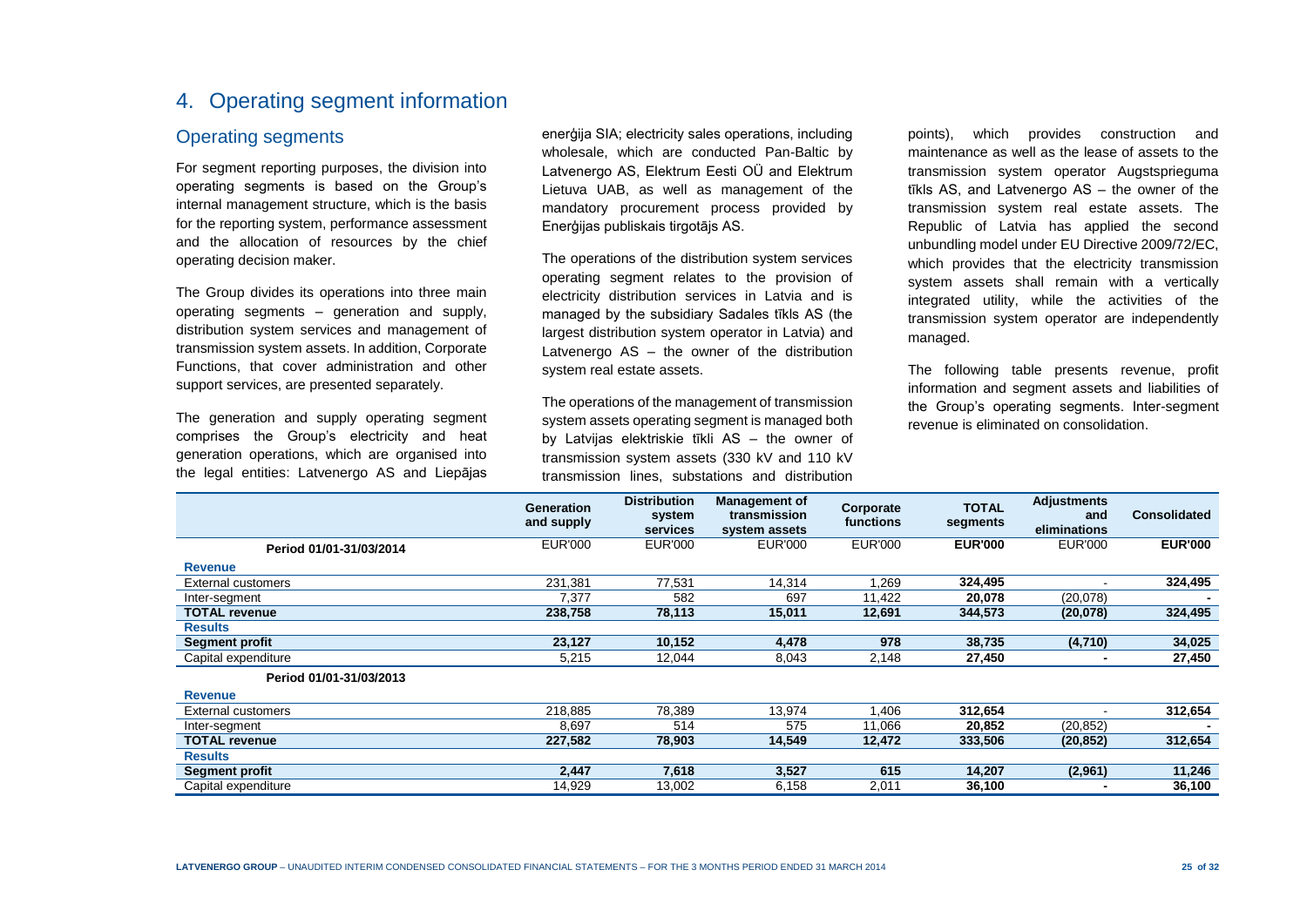#### Segment assets

|                        | Generation<br>and supply | <b>Distribution</b><br>system<br>services | <b>Management of</b><br>transmission<br>system assets | Corporate<br>functions | <b>TOTAL</b><br>segments | <b>Adjustments</b><br>and<br>eliminations | <b>Consolidated</b> |
|------------------------|--------------------------|-------------------------------------------|-------------------------------------------------------|------------------------|--------------------------|-------------------------------------------|---------------------|
|                        | <b>EUR'000</b>           | <b>EUR'000</b>                            | EUR'000                                               | <b>EUR'000</b>         | <b>EUR'000</b>           | <b>EUR'000</b>                            | <b>EUR'000</b>      |
| As at 31 March 2014    | .527.742                 | 1,251,503                                 | 434,544                                               | 87.329                 | 3.301.118                | 296.846                                   | 3.597.964           |
| As at 31 December 2013 | .497.066                 | 1.252.016                                 | 431.224                                               | 86.458                 | 3,266,764                | 308,594                                   | 3,575,358           |

#### Adjustments and eliminations

Finance income and expenses, fair value gains and losses on financial assets are not allocated to individual segments as the underlying instruments are managed on a group basis.

Taxes and certain financial assets and liabilities are not allocated to those segments as they are also managed on a group basis.

Capital expenditure consists of additions of property, plant and equipment, intangible assets and investment properties including assets from the acquisition of subsidiaries.

#### Reconciliation of profit

|                                        | 01/01-31/03/2014 | 01/01-31/03/2013 |
|----------------------------------------|------------------|------------------|
|                                        | <b>EUR'000</b>   | <b>EUR'000</b>   |
| <b>Segment profit</b>                  | 38,735           | 14,207           |
| Finance income                         | 751              | 1,095            |
| Finance costs                          | (5, 132)         | (4, 197)         |
| Share of profit / (loss) of associates | (329)            | 141              |
| Profit before income tax               | 34,025           | 11,246           |

#### Reconciliation of assets

|                                                  | 31/03/2014     | 31/12/2013     |
|--------------------------------------------------|----------------|----------------|
|                                                  | <b>EUR'000</b> | <b>EUR'000</b> |
| <b>Segment operating assets</b>                  | 3,301,118      | 3,266,764      |
| Investments in associates                        | 41             | 41             |
| Investments in held-to-maturity financial assets | 28,574         | 28,588         |
| Current financial assets                         |                | 617            |
| Other assets and assets held for sale            | 21.236         | 23,925         |
| Cash and cash equivalents                        | 246.995        | 255,423        |
| <b>Group operating assets</b>                    | 3,597,964      | 3,575,358      |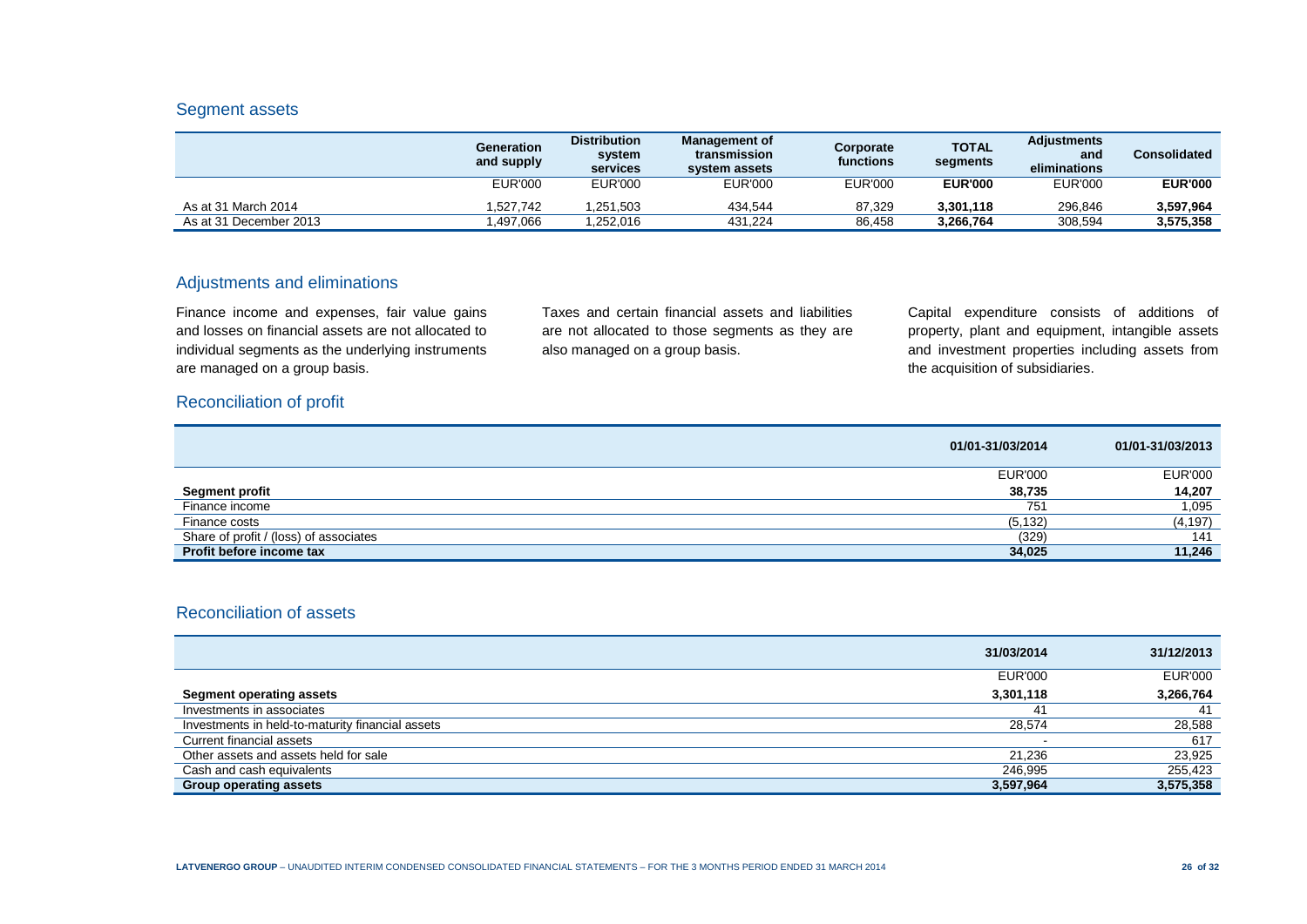## 5. Revenue

|                                                    | 01/01-31/03/2014 | 01/01-31/03/2013 |
|----------------------------------------------------|------------------|------------------|
|                                                    | <b>EUR'000</b>   | <b>EUR'000</b>   |
| Electricity and electricity services               | 258,031          | 235,041          |
| Heat sales                                         | 46,711           | 56,901           |
| Lease and management of transmission system assets | 14,156           | 13,810           |
| Other revenue                                      | 5,597            | 6,902            |
| <b>TOTAL revenue</b>                               | 324,495          | 312,654          |

## 6. Raw materials and consumables used

|                                                                | 01/01-31/03/2014 | 01/01-31/03/2013 |
|----------------------------------------------------------------|------------------|------------------|
|                                                                | <b>EUR'000</b>   | <b>EUR'000</b>   |
| <b>Electricity:</b>                                            |                  |                  |
| Purchased electricity                                          | 115,718          | 104,817          |
| Fair value income on electricity swaps                         | (507)            | (3, 843)         |
| Electricity transmission services costs                        | 18,969           | 19,841           |
|                                                                | 134,180          | 120,815          |
|                                                                |                  |                  |
| Fuel expense                                                   | 62,579           | 87,410           |
| Raw materials, spare parts and maintenance costs               | 7,405            | 7,246            |
| Capitalised costs of raw materials and consumables used (fuel) |                  | (787)            |
| <b>TOTAL raw materials and consumables used</b>                | 204,164          | 214,684          |

## 7. Income tax

|                         | 01/01-31/03/2014 | 01/01-31/03/2013 |
|-------------------------|------------------|------------------|
|                         | EUR'000          | <b>EUR'000</b>   |
| Current tax             | 4,018            | 4,168            |
| Deferred tax            | (767)            | (36)             |
| <b>TOTAL income tax</b> | 3,251            | 4,132            |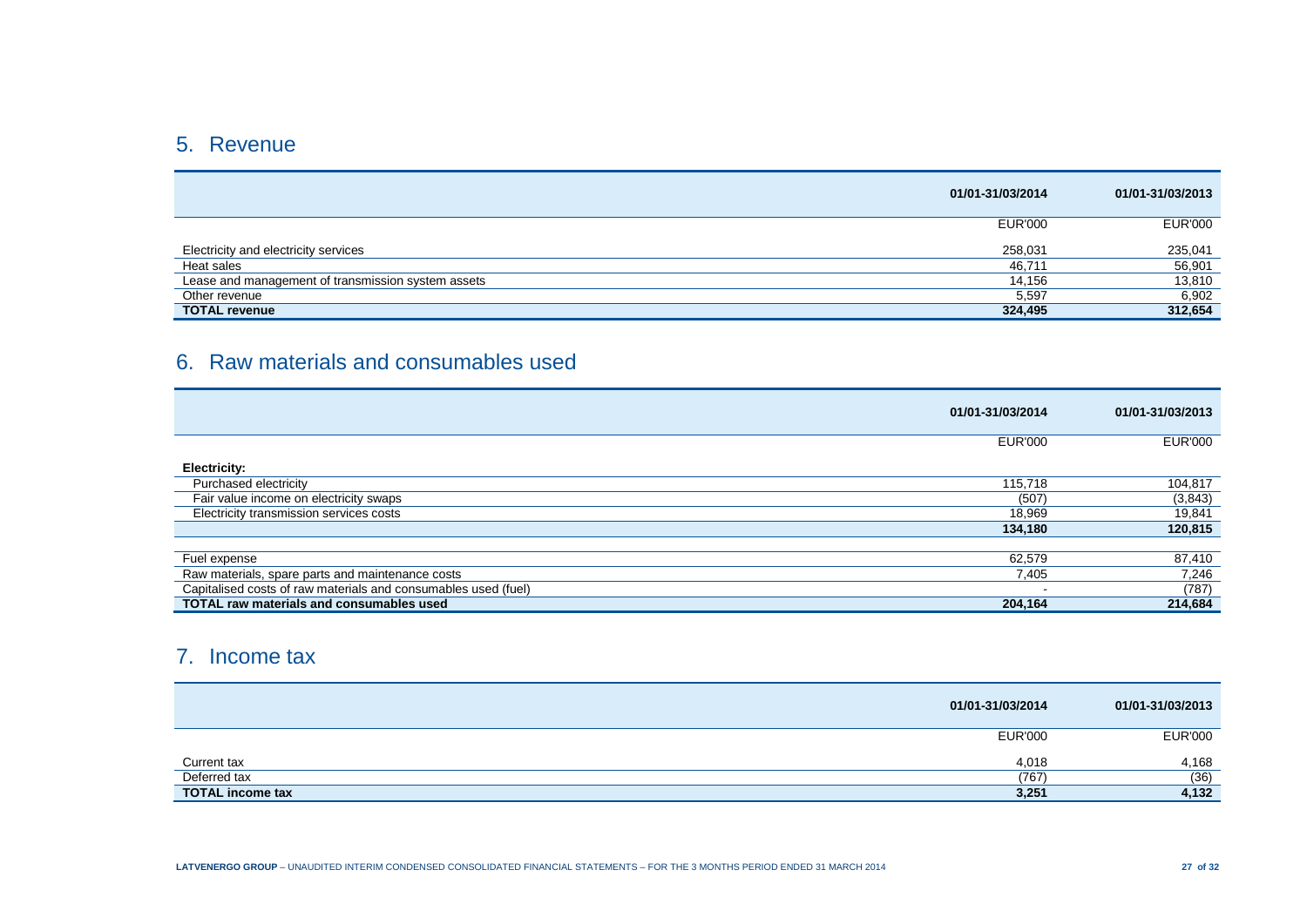## 8. Intangible assets and property, plant and equipment

|                                                       | Intangible assets | Land, buildings<br>and facilities | <b>Technology</b><br>equipment and<br>machinery | Other property,<br>plant and<br>equipment | Assets under<br>construction | <b>TOTAL</b>   |
|-------------------------------------------------------|-------------------|-----------------------------------|-------------------------------------------------|-------------------------------------------|------------------------------|----------------|
|                                                       | <b>EUR'000</b>    | <b>EUR'000</b>                    | EUR'000                                         | <b>EUR'000</b>                            | EUR'000                      | <b>EUR'000</b> |
| As at 31 March 2014                                   |                   |                                   |                                                 |                                           |                              |                |
| Cost or valuation                                     | 33.645            | 4.342.565                         | 2.047.015                                       | 154.489                                   | 125.451                      | 6,703,165      |
| Accumulated amortisation, depreciation and impairment | (26, 487)         | (2,399,252)                       | (1,074,131)                                     | (115.261)                                 | (6,800)                      | (3,621,931)    |
| Net book amount                                       | 7,158             | 1,943,313                         | 972.884                                         | 39,228                                    | 118.651                      | 3,081,234      |
|                                                       |                   |                                   |                                                 |                                           |                              |                |
| As at 31 December 2013                                |                   |                                   |                                                 |                                           |                              |                |
| Cost or valuation                                     | 33,144            | 4,331,639                         | 2.046.253                                       | 153.752                                   | 118,868                      | 6,683,656      |
| Accumulated amortisation, depreciation and impairment | (25, 819)         | (2,383,239)                       | (1,057,602)                                     | (112.443)                                 | (6,648)                      | (3,585,751)    |
| Net book amount                                       | 7,325             | 1,948,400                         | 988,651                                         | 41,309                                    | 112.220                      | 3,097,905      |

### 9. Inventories

|                                                              | 31/03/2014     | 31/12/2013     |
|--------------------------------------------------------------|----------------|----------------|
|                                                              | <b>EUR'000</b> | <b>EUR'000</b> |
| Raw materials and spare parts                                | 21.792         | 21,160         |
| Other inventories                                            | 4,726          | 4,733          |
| Allowance for raw materials, spare parts, technological fuel | (4, 344)       | (4,259)        |
| <b>TOTAL inventories</b>                                     | 22,174         | 21,634         |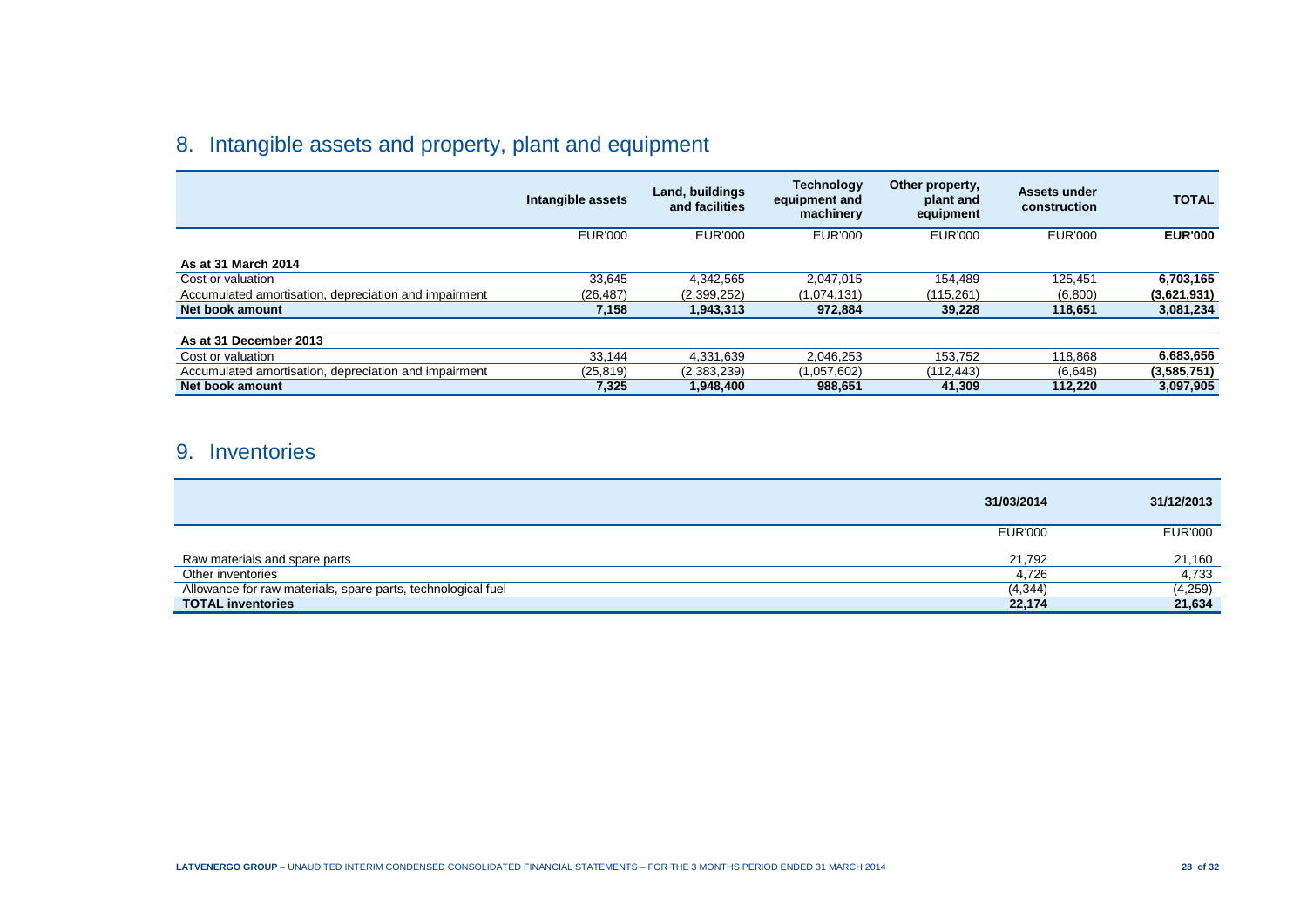## 10. Trade receivables and other current receivables

Trade receivables, net:

|                                                              | 31/03/2014     | 31/12/2013     |
|--------------------------------------------------------------|----------------|----------------|
|                                                              | <b>EUR'000</b> | <b>EUR'000</b> |
|                                                              |                |                |
| Receivables:                                                 |                |                |
| - Electricity customers                                      | 116,101        | 91,925         |
| - Heating customers                                          | 15,779         | 17,580         |
| - Other trade receivables                                    | 25,220         | 23,597         |
|                                                              | 157,100        | 133,102        |
|                                                              |                |                |
| Allowances for impairment of receivables:                    |                |                |
| - Electricity customers                                      | (41, 041)      | (40, 643)      |
| - Heating customers                                          | (368)          | (369)          |
| - Other trade receivables                                    | (2,536)        | (2,482)        |
|                                                              | (43, 945)      | (43, 494)      |
|                                                              |                |                |
| Receivables, net:                                            |                |                |
| - Electricity customers                                      | 75,060         | 51,282         |
| - Heating customers                                          | 15,411         | 17,211         |
| - Other trade receivables                                    | 22,684         | 21,115         |
|                                                              | 113,155        | 89,608         |
|                                                              |                |                |
| Accrued income on mandatory procurement component*           | 64,823         | 44,953         |
| Other current receivables and accrued income                 | 33,754         | 26,999         |
| <b>TOTAL trade receivables and other current receivables</b> | 211,732        | 161,560        |

\* Accrued income from mandatory procurement component is calculated as difference between procurement expenditure above electricity market price and collected mandatory procurement component payments from electricity end users. According to the conditions included in the article No. 37 of transition terms of the Electricity Market Law of the Republic of Latvia, uncollected difference will be compensated by newly established subsidiary in 12 months period starting from overtake of public trader obligations as at 1 April 2014, using government grant implicit for mandatory procurement component reduction, stated per Law on the State Budget for 2014, as part of compensation.

#### Movements in allowances for impairment of trade receivables are as follows:

|                                                            | 01/01-31/03/2014 | 01/01-31/03/2013 | 2013           |
|------------------------------------------------------------|------------------|------------------|----------------|
|                                                            | EUR'000          | <b>EUR'000</b>   | <b>EUR'000</b> |
| At the beginning of the period                             | 43.494           | 29,036           | 29,036         |
| Receivables written off during the period as uncollectible | (84)             | (381)            | (1,409)        |
| Allowance for impaired receivables                         | 535              | 5,230            | 15,867         |
| At the end of the period                                   | 43,945           | 33,885           | 43,494         |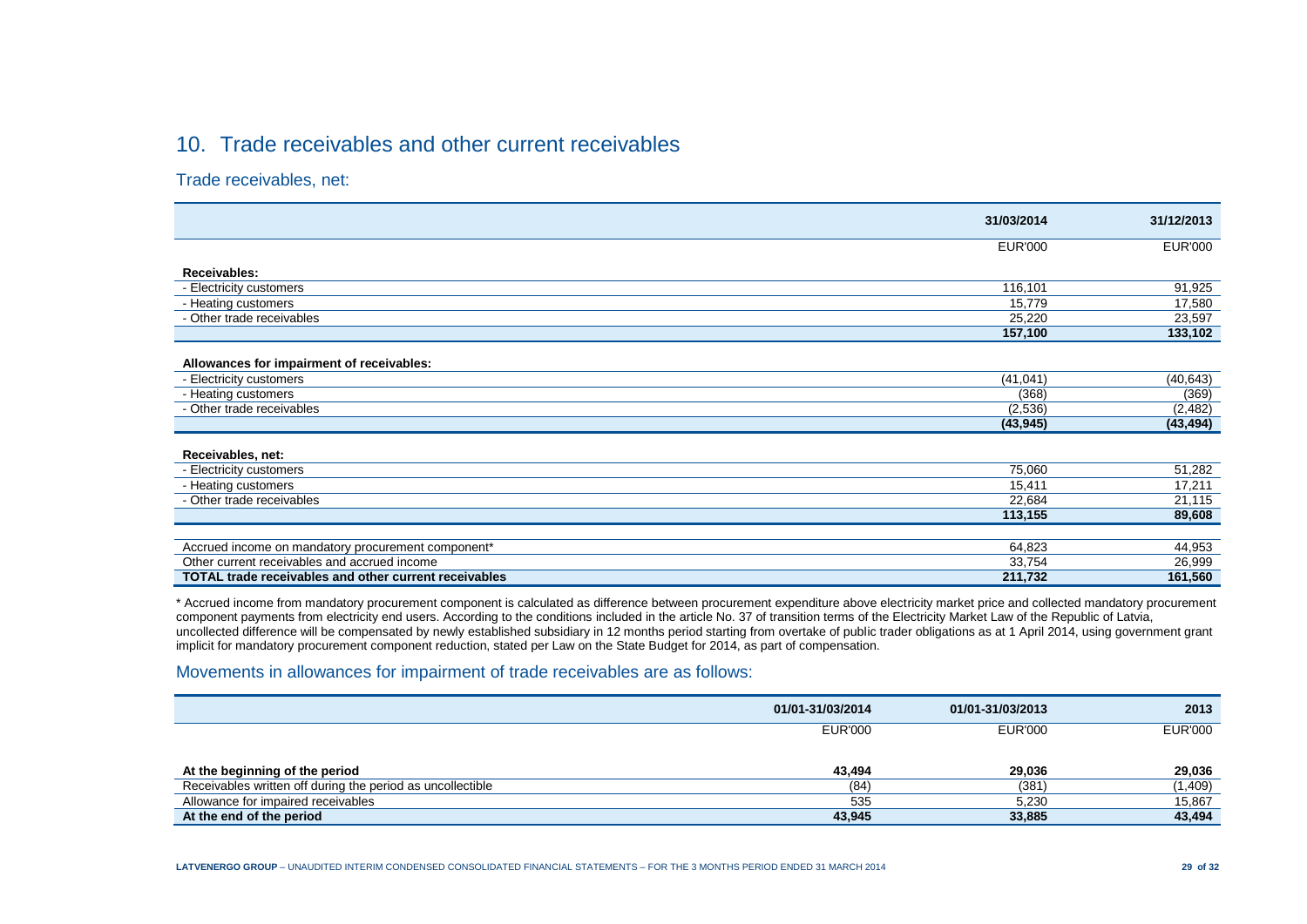## 11. Cash and cash equivalents

| 31/03/2014                                        | 31/12/2013     |
|---------------------------------------------------|----------------|
| <b>EUR'000</b>                                    | <b>EUR'000</b> |
| 97,767<br>Cash at bank                            | 88,823         |
| Short-term bank deposits<br>149,228               | 166,600        |
| <b>TOTAL cash and cash equivalents</b><br>246,995 | 255,423        |

## 12. Borrowings

|                                                                       | 31/03/2014     | 31/12/2013     |
|-----------------------------------------------------------------------|----------------|----------------|
|                                                                       | <b>EUR'000</b> | <b>EUR'000</b> |
|                                                                       |                |                |
| Non-current borrowings from financial institutions                    | 679,183        | 700,390        |
| Issued debt securities (bonds)                                        | 104,802        | 104,802        |
| <b>TOTAL non-current borrowings</b>                                   | 783,985        | 805,192        |
| Current portion of non-current borrowings from financial institutions | 137,008        | 137,008        |
| Accrued interest on non-current borrowings                            | 4,316          | .780           |
| Accrued coupon interest on issued debt securities (bonds)             | 1.429          | 695            |
| <b>TOTAL current borrowings</b>                                       | 142,753        | 139,483        |
| <b>TOTAL borrowings</b>                                               | 926,738        | 944,675        |

### Movement in borrowings:

|                                          | 01/01-31/03/2014 | 01/01-31/03/2013 | 2013           |
|------------------------------------------|------------------|------------------|----------------|
|                                          | EUR'000          | <b>EUR'000</b>   | <b>EUR'000</b> |
| At the beginning of the period           | 944,675          | 846.961          | 846,961        |
| Borrowings received                      |                  |                  | 117,300        |
| Borrowings repaid                        | (21, 208)        | (17, 959)        | (105,174)      |
| Change in accrued interest on borrowings | 3,271            | 2,697            | 753            |
| Issued debt securities (bonds)           |                  | 50,402           | 84,835         |
| At the end of the period                 | 926,738          | 882,101          | 944,675        |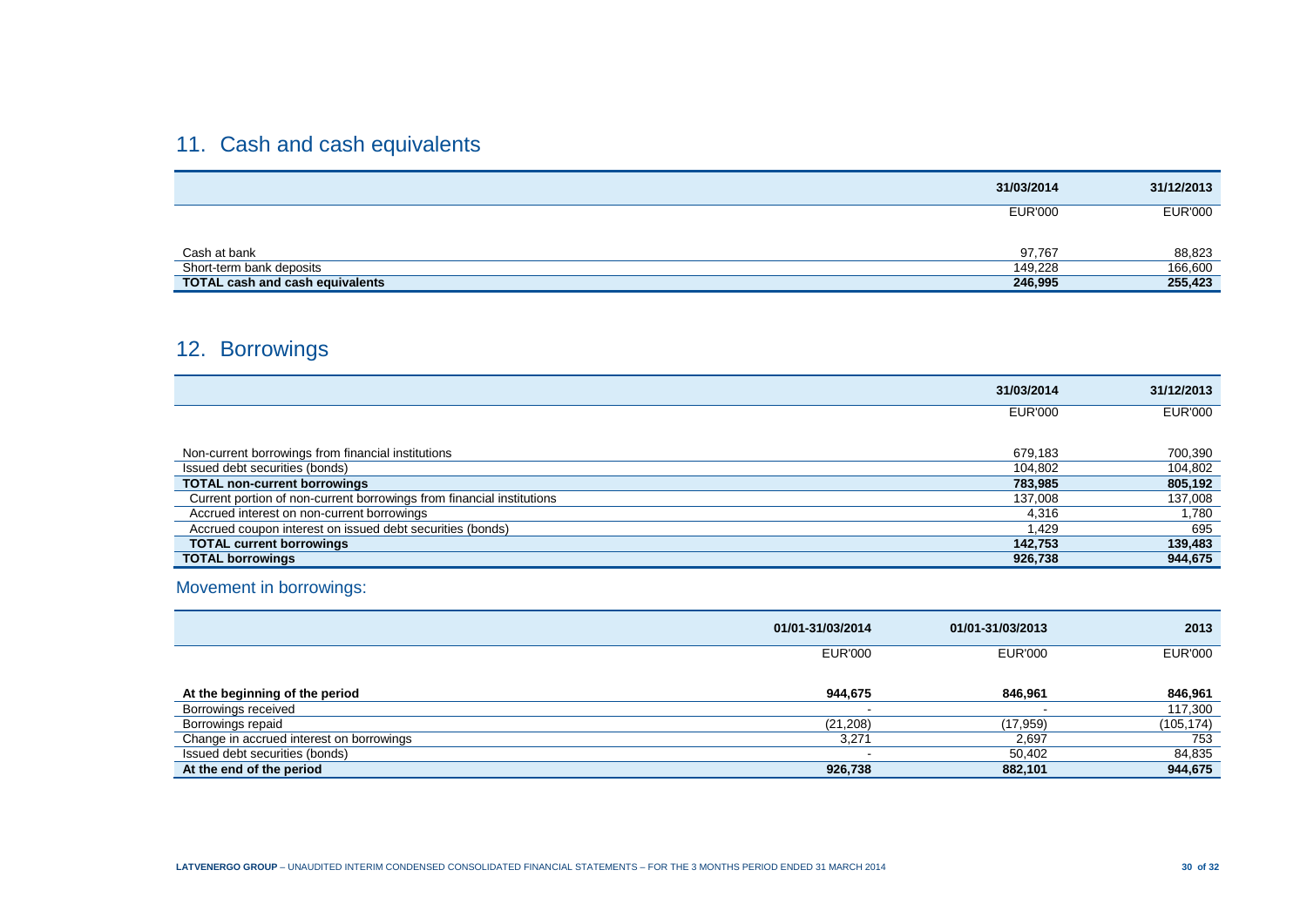### 13. Related party transactions

The Parent Company and, indirectly, the other Group entities are controlled by the Latvian state. Related parties of the Group are associates, Shareholder of the Parent Company who could control or who has significant influence over the Group's entities in accepting operating business decisions, key management personnel of the Group's entities including members of Supervisory

body – Audit committee and close family members of any above-mentioned persons, as well as entities over which those persons have control or significant influence.

#### The following transactions were carried out with related parties:

|                                                    | 01/01-31/03/2014 | 01/01-31/03/2013 |
|----------------------------------------------------|------------------|------------------|
|                                                    | <b>EUR'000</b>   | EUR'000          |
| a) Sales of goods and services:                    |                  |                  |
| - Sales of goods to associates (electricity)       |                  | 382              |
| - Sales of services to associates                  |                  |                  |
| <b>TOTAL sales</b>                                 |                  | 382              |
|                                                    |                  |                  |
| b) Purchases of goods and services:                |                  |                  |
| - Purchases of goods from associates (electricity) |                  | 256              |
| - Purchases of services from associates            |                  | 294              |
| <b>TOTAL purchases</b>                             |                  | 550              |
|                                                    |                  |                  |
| c) Finance income:                                 |                  |                  |
| - Dividends received from associates               | 1,924            |                  |
| <b>TOTAL finance income</b>                        | 1,924            |                  |

#### Balances at the end of the period arising from sales / purchases of goods or services:

|                                            | 31/03/2014 | 31/12/2013     |
|--------------------------------------------|------------|----------------|
|                                            | EUR'000    | <b>EUR'000</b> |
| a) Trade receivables from related parties: |            |                |
| - Associates                               |            | 130            |
| <b>TOTAL receivables</b>                   |            | 130            |
| b) Trade payables to related parties:      |            |                |
| - Associates                               | 308        | 161            |
| <b>TOTAL payables</b>                      | 308        | 161            |

The Group has not incurred write-offs of trade payables and receivables from transactions with related parties, as all debts are recoverable.

Receivables and payables with related parties are current balances for services and goods. None of the amounts at the end of the reporting period are secured.

In the 3 months period ended 31 March 2014 remuneration to the management includes remuneration to the members of the Management Boards and Supervisory body of the Group entities, including salary, social insurance payments and payments to pension plan, which amounted to EUR 3 8 6 .2 thousand (01/01 – 31/03/2013: EUR 396.9 thousand) and is included in the Consolidated Income Statement position 'Personnel expenses'.